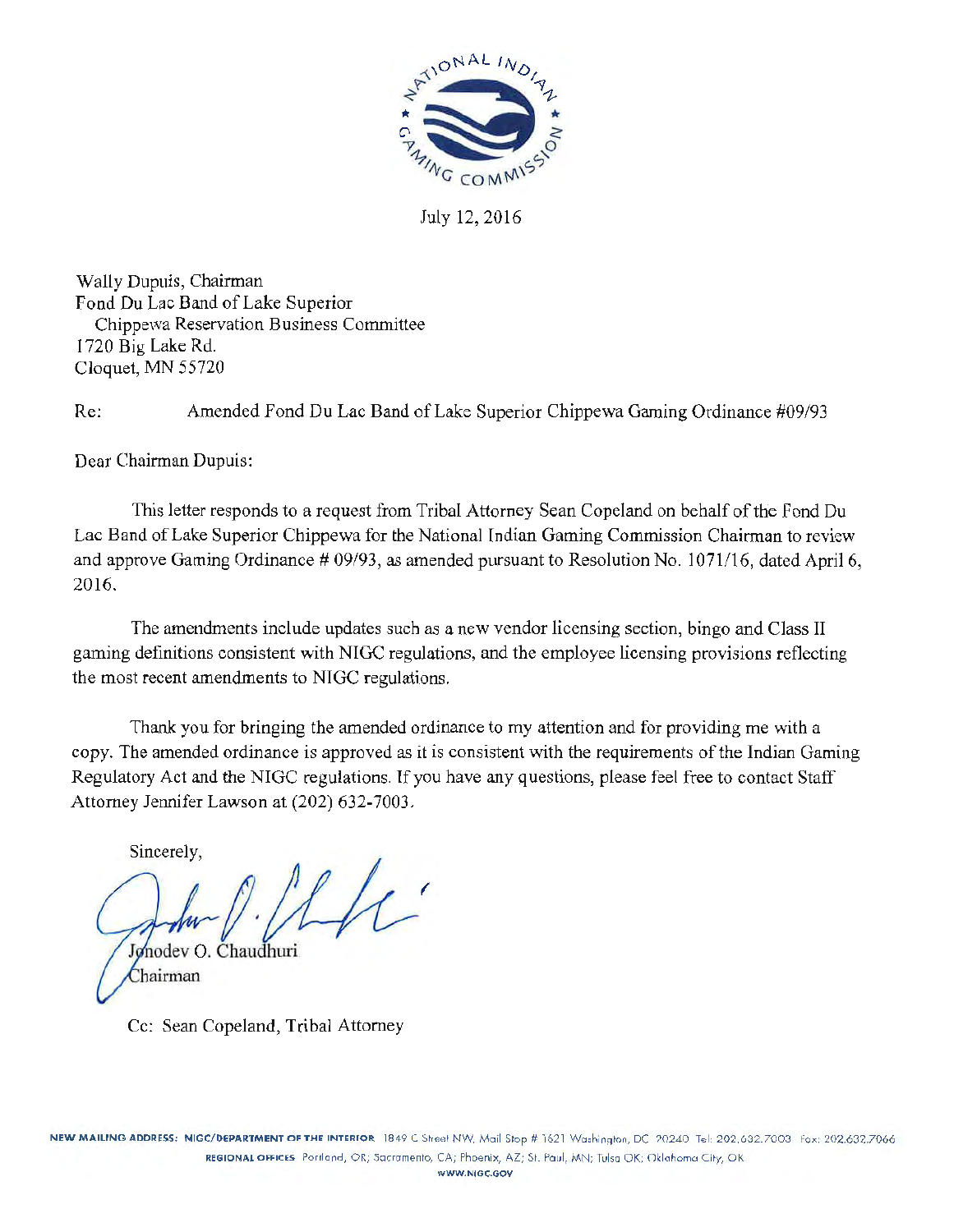# Fond du Lac Band of Lake Superior Chippewa  $1720$  Big Lake Rd.  $\mathbb R$ eservation Business Committee

Cloquet, MN 55720 Phone (218) 879-4593 Fax (218) 879·4146



Chairman Wally Dupuis

Secretary/Treasurer Ferdinand Martineau, Jr.

Dist. II Representative Bruce M, Savage

Dist. III Representative Kevin R. Dupuis, Sr.

Executive Director, Tribal Programs Chuck.Walt

Executive Director, Tribal Enterprises Michael Himango

# RESOLUTION #1071/16 Amended

# AMENDJNG THE GAMING ORDINANCE, FDL ORD. #09/93

The Fond du Lac Reservation Business Committee, on behalf of the Fond du Lac Band of Lake Superior Chippewa, hereby enacts the following Resolution:

WHEREAS, the Fond du Lac Band of Lake Superior Chippewa are a sovereign people, who occupy the Fond du Lac Reservation and retain their aboriginal rights of self-government and self-determination pursuant to the Treaty ofLaPointe of September 30, 1854, 10 Stat. 1109; the Indian Reorganization Act of 1934, 25 U.S.C. § 461 et seq.; the common law of the United States; and as recognized by the United Nations Declaration on the Rights of Indigenous Peoples of September 13, 2007; and

WHEREAS, it is the sovereign obligation of the Fond du Lac Reservation Business Committee, as the duly-constituted governing body of the Fond du Lac Band, to exercise the responsibilities of self-government and management over the Band's affairs; and

WHEREAS, on June 28, 1993, the Fond du Lac Reservation Business Committee adopted, and the Chairman of the National Indian Gaming Commission, acting under the authority of the Indian Gaming Regulatoxy Act of 1988, 25 U.S.C. §2710(b)(l)(B)(1994), subsequently approved the Fond du Lac Gaming Ordinance, FDL Ord. #09/93, under which the Fond du Lac Band licenses and regulates gaming on the Fond du Lac Indian Reservation; and

WHEREAS, the Reservation Business Committee has determined it to be necessary and in the best interests of the Fond du Lac Band to amend its Gaming Ordinance #09/93; and

WHEREAS, towards this purpose, the Reservation Business Committee has developed proposed amendments, which are hereby deemed acceptable and in the best interests of the Band;

NOW THEREFORE BE IT RESOLVED, that the Fond du Lac Reservation Business Committee does hereby adopt the attached Fond du Lac Gaming Ordinance #09/93, As Amended, to become effective upon approval by the National Indian Gaming Commission; and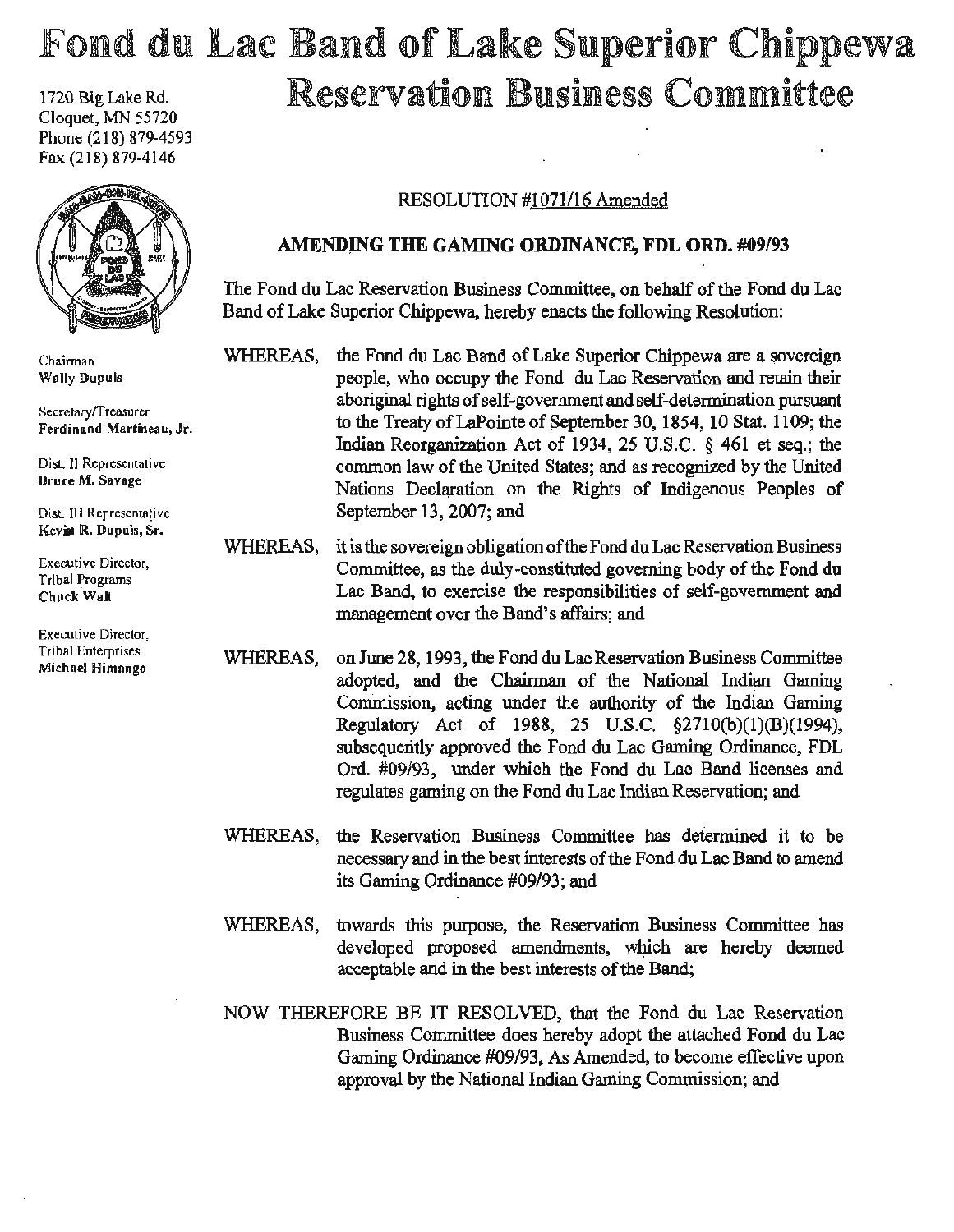# RESOLUTION #1071/16 Amended Page 2

BE IT FURTHER RESOLVED, that the Fond du Lac Reservation Business Committee does herewith request that the Chairman of the National Indian Gaming Commission also approve the Fond du Lac Band's Gaming Ordinance #09/93, As Amended.

#### **CERTIFICATION**

We do hereby certify that the foregoing Resolution was duly presented and acted upon by a vote 3 for, 0 against, 0 silent, with a quorum of 4 being present at a 20 LAC Meeting of the Fond du Lac Reservation Business Committee held on of  $\sqrt{ }$  $6$ , 20  $/6$  on the Fond du Lac Reservation.

and the

Wally Dupuis

Chairman

Ferdinand Martineau, Jr. Secretary/Treasurer

laws:9309.R2016.04.04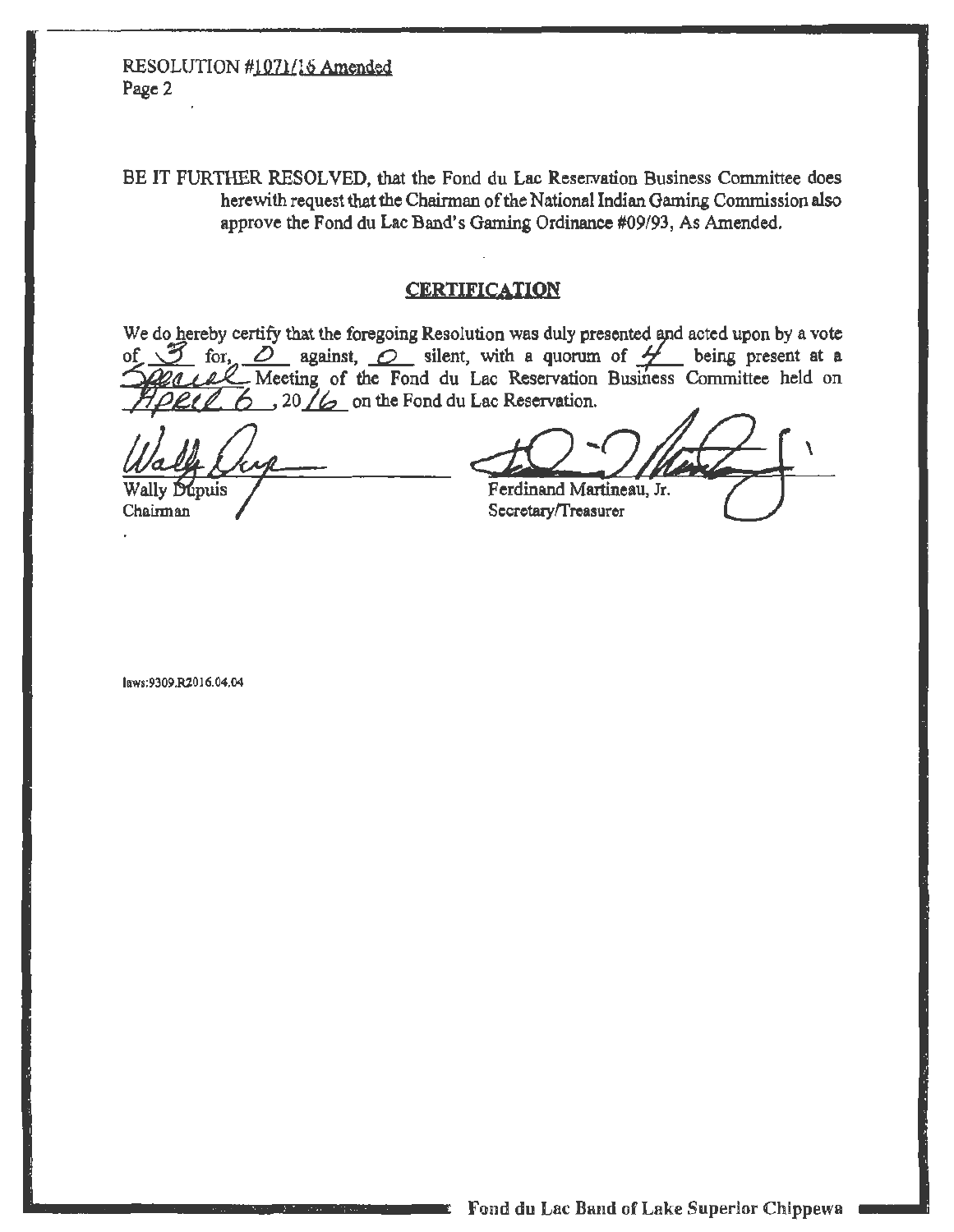#### **SECTION 15. DISPUTE RESOLUTION.**

- 15 .1 Disputes between a customer or members of the public and the Gaming Facility with respect to Gaming activities at the Gaming Facility shall be handled as follows:
	- 15 .1.1 Disputes shall initially be brought to the attention of the supervisor on duty at the time the dispute arises;
	- 15 .1. 2 If the dispute is not resolved to the satisfaction of the aggrieved party, s/he may submit a complaint in writing to the General Manager of the Gaming Facility, who shall render a decision on the dispute in writing, stating the reasons for the decision.
- 15. *2* If the aggrieved party remains unsatisfied, s/he may submit a written statement to the Reservation Business Committee, outlining with specificity the reasons for his or her dissatisfaction with the decision of the Gaming Facility manager. The<br>Reservation Business Committee may request Business Committee additional information from the aggrieved party, the manager of the Gaming Facility or other parties, and may, in its sole discretion, conduct a The Reservation Business Committee shall issue a final written decision on the dispute within ten {10) days from the receipt of the written statement from the aggrieved party or within ten (10) days from the completion of the hearing, if one is conducted.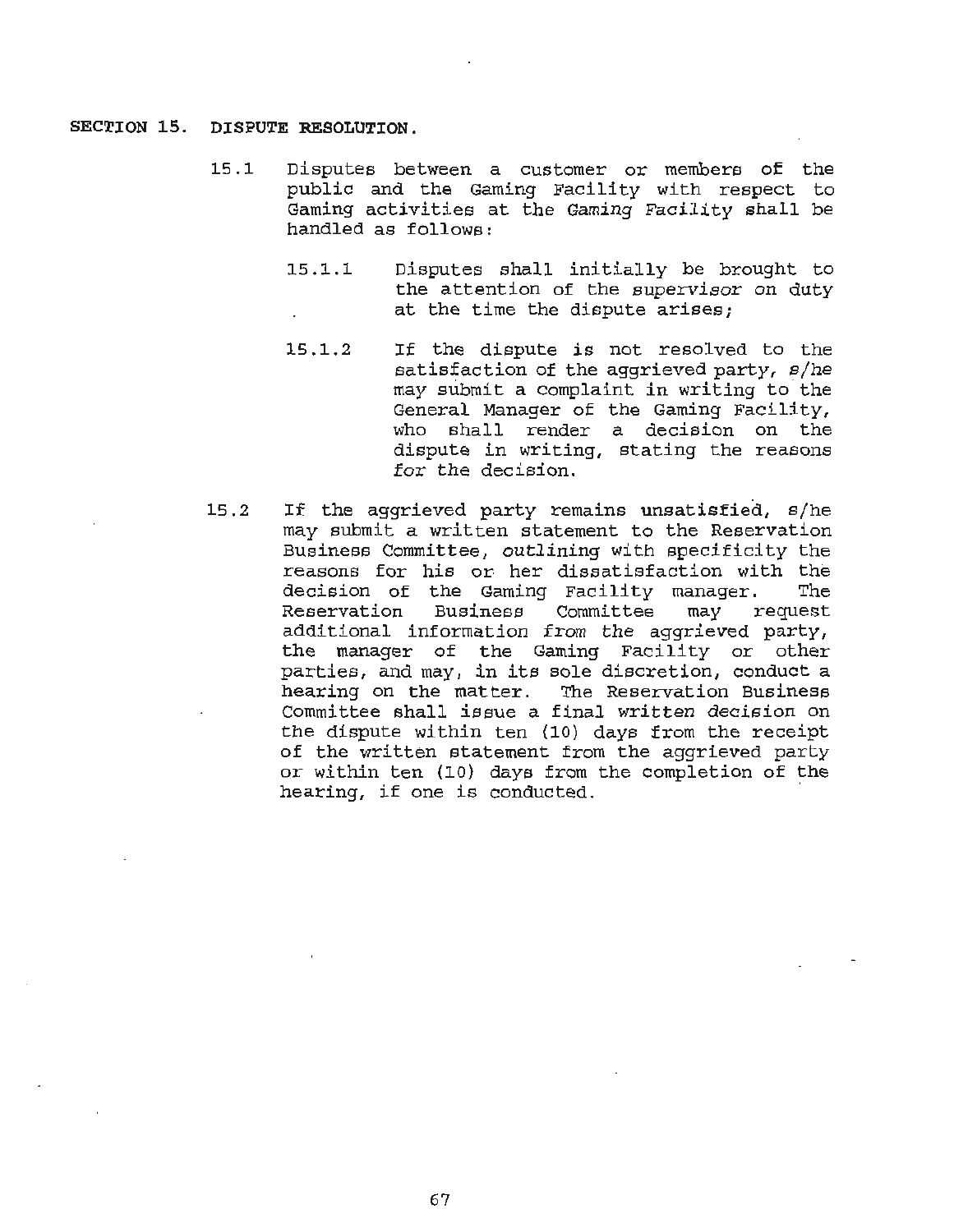

7Ul6 MAY -Q AH II= 20

#### FOND DU LAC BAND OF LAKE SUPERIOR CHIPPEWA

GAMING ORDINANCE #09/93 AS AMENDED

Licensing and Regulation of Games of Chance

Adopted by Resolution #1174/93 of the Fond du Lac Reservation Business Committee, dated June 28, 1993.

Amended by Resolution #1246/93 of the Fond du Lac Reservation Business Committee dated August 24, 1993.

Amended by Resolution #1062/03 of the Fond du Lac Reservation Business Committee dated March 25, 2003.

Amended by Resolution #1071/16 of the Fond du Lac Reservation Business Committee dated February 24, 2016.

Amended by Resolution #1071/16 Amended of the Fond du Lac Reservation Business Committee dated April 6, 2016.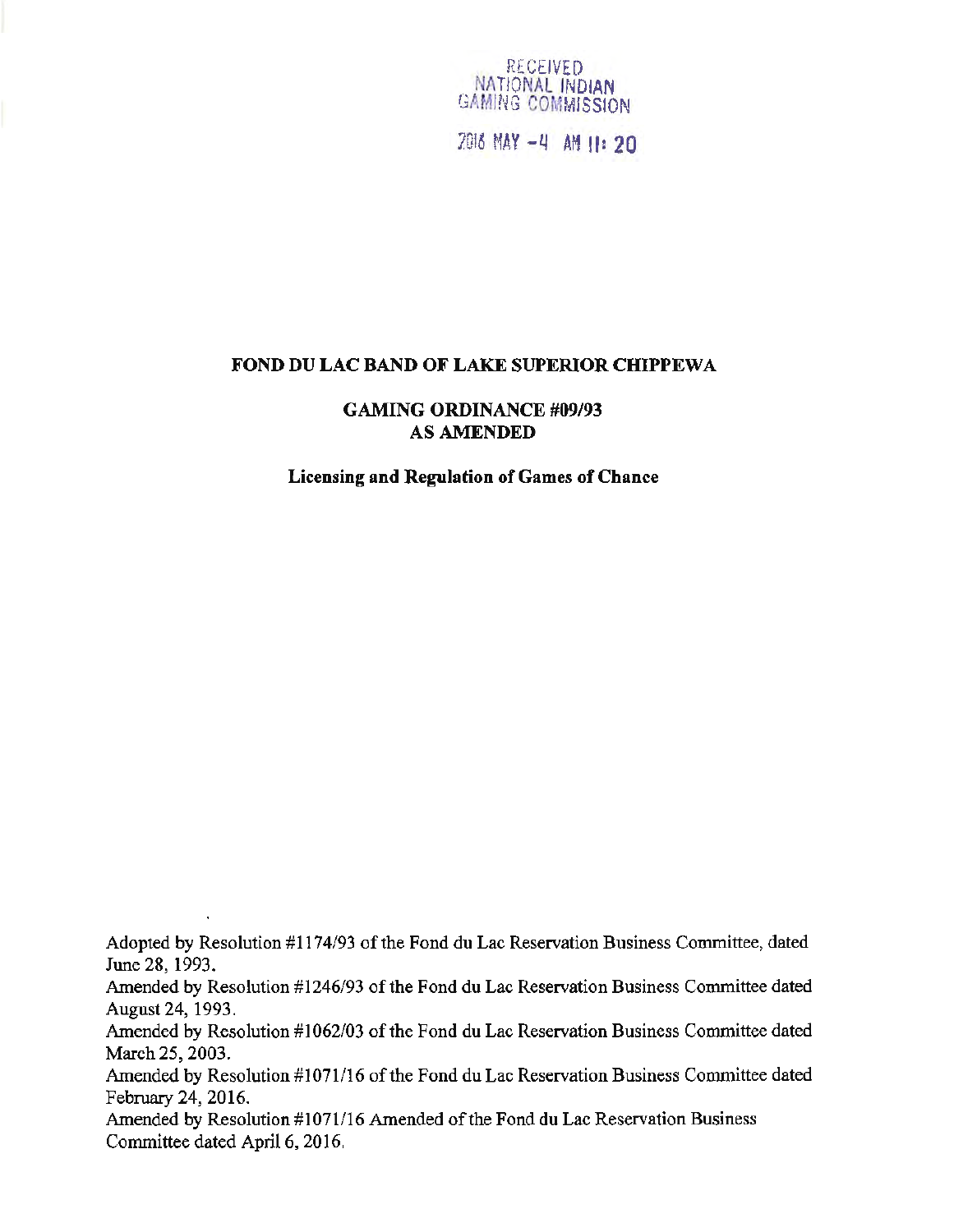# TABLE OF CONTENTS

| Section 101       |                                                                                                    |  |
|-------------------|----------------------------------------------------------------------------------------------------|--|
| Section 102.      |                                                                                                    |  |
| Section 103.      | $\overline{1}$                                                                                     |  |
| Section 104.      |                                                                                                    |  |
| Section 105.      |                                                                                                    |  |
| <b>Chapter 2:</b> |                                                                                                    |  |
| Section 201.      |                                                                                                    |  |
| Section 202.      |                                                                                                    |  |
| Section 203.      |                                                                                                    |  |
| Section 204.      |                                                                                                    |  |
| Section 205.      |                                                                                                    |  |
| Section 206.      |                                                                                                    |  |
| Section 207.      |                                                                                                    |  |
| Section 208.      |                                                                                                    |  |
| Section 200.      |                                                                                                    |  |
| Section 210.      |                                                                                                    |  |
| Section 211.      |                                                                                                    |  |
| Section 212.      |                                                                                                    |  |
| Section 213.      |                                                                                                    |  |
| Section 214.      |                                                                                                    |  |
| Section 215.      |                                                                                                    |  |
| Section 216.      |                                                                                                    |  |
| Section 217.      |                                                                                                    |  |
| Section 218.      | "Net Revenues" $\ldots, \ldots, \ldots, \ldots, \ldots, \ldots, \ldots, \ldots, \ldots, \ldots, 5$ |  |
| Section 219.      |                                                                                                    |  |
| Section 220.      |                                                                                                    |  |
| Section 221.      |                                                                                                    |  |
| Section 222.      |                                                                                                    |  |
| Section 223.      |                                                                                                    |  |
| Section 224.      |                                                                                                    |  |
|                   |                                                                                                    |  |
| Section 301       |                                                                                                    |  |
| Section 302       |                                                                                                    |  |
| Chapter 4:        |                                                                                                    |  |
| Section 401       |                                                                                                    |  |
| Chapter 5:        |                                                                                                    |  |
| Section 501       |                                                                                                    |  |
| Section 502       |                                                                                                    |  |
| Chapter 6:        |                                                                                                    |  |
| Section 601.      | Regulatory Duties and Authority of the Reservation                                                 |  |
|                   | 10                                                                                                 |  |
| Section 602.      | -10                                                                                                |  |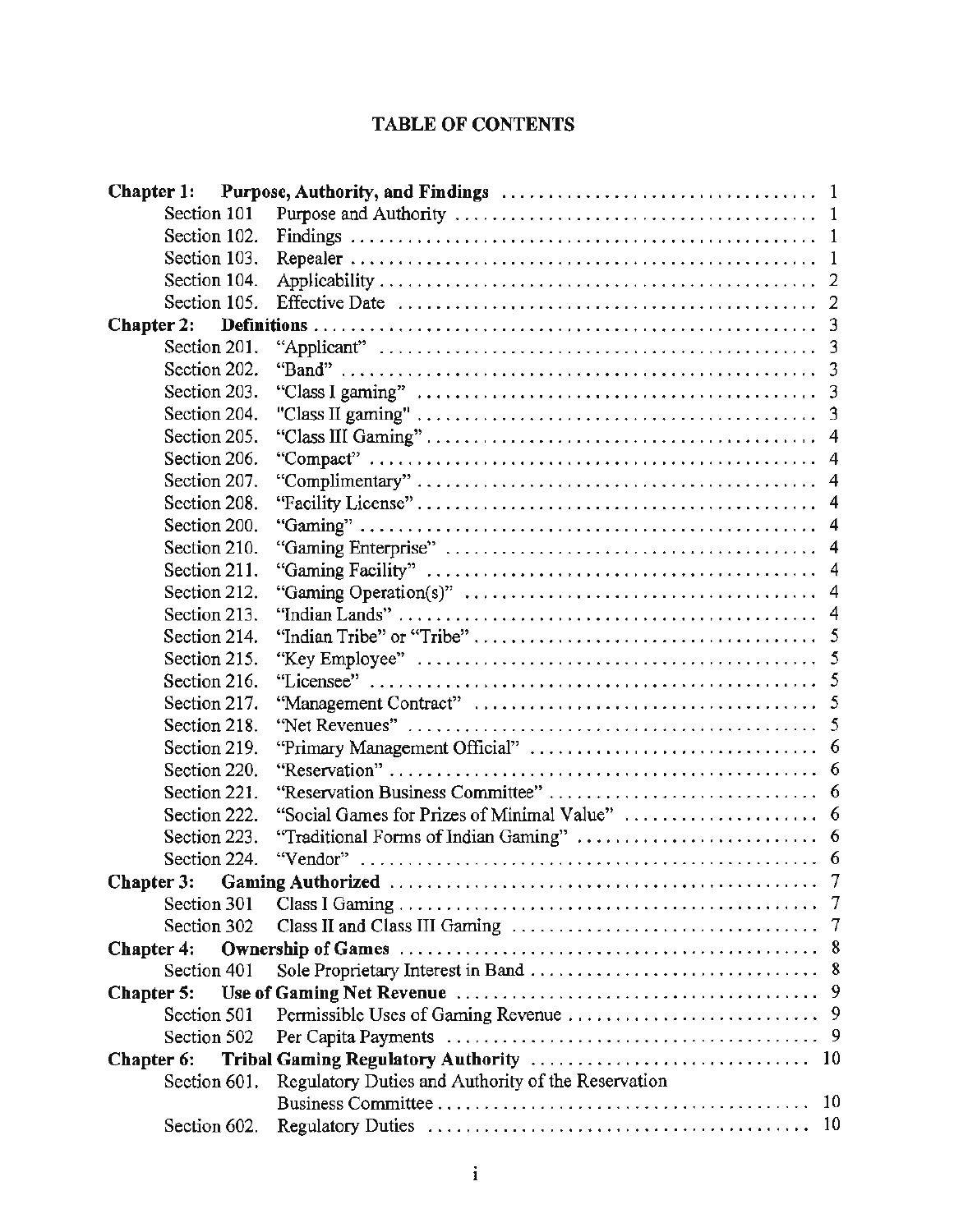| Section 604. |                                                                            |  |
|--------------|----------------------------------------------------------------------------|--|
| Section 605. |                                                                            |  |
| Chapter 7:   |                                                                            |  |
| Section 701. |                                                                            |  |
| Section 702. |                                                                            |  |
| Chapter 8:   |                                                                            |  |
| Section 801. |                                                                            |  |
| Section 802. |                                                                            |  |
| Section 803. |                                                                            |  |
| Chapter 9:   |                                                                            |  |
| Section 901. |                                                                            |  |
|              | Chapter 10: Protection of the Environment and Public Health and Safety  16 |  |
|              |                                                                            |  |
|              |                                                                            |  |
|              |                                                                            |  |
|              |                                                                            |  |
|              |                                                                            |  |
|              |                                                                            |  |
|              |                                                                            |  |
|              |                                                                            |  |
|              |                                                                            |  |
|              |                                                                            |  |
|              |                                                                            |  |
|              |                                                                            |  |
|              |                                                                            |  |
|              |                                                                            |  |
|              |                                                                            |  |
|              |                                                                            |  |
|              |                                                                            |  |
|              |                                                                            |  |
|              |                                                                            |  |
|              |                                                                            |  |
|              |                                                                            |  |
|              | Chapter 13: Licenses for Key Employees and Primary Management Officials 22 |  |
|              |                                                                            |  |
|              |                                                                            |  |
|              |                                                                            |  |
|              |                                                                            |  |
|              | Section 1305. Procedures for Conducting Background Investigations 24       |  |
|              |                                                                            |  |
|              |                                                                            |  |
|              | Section 1308. Notice of Results of Background Investigation  26            |  |
|              |                                                                            |  |
|              |                                                                            |  |
|              | Section 1311. License Suspension or Revocation of a Gaming License  29     |  |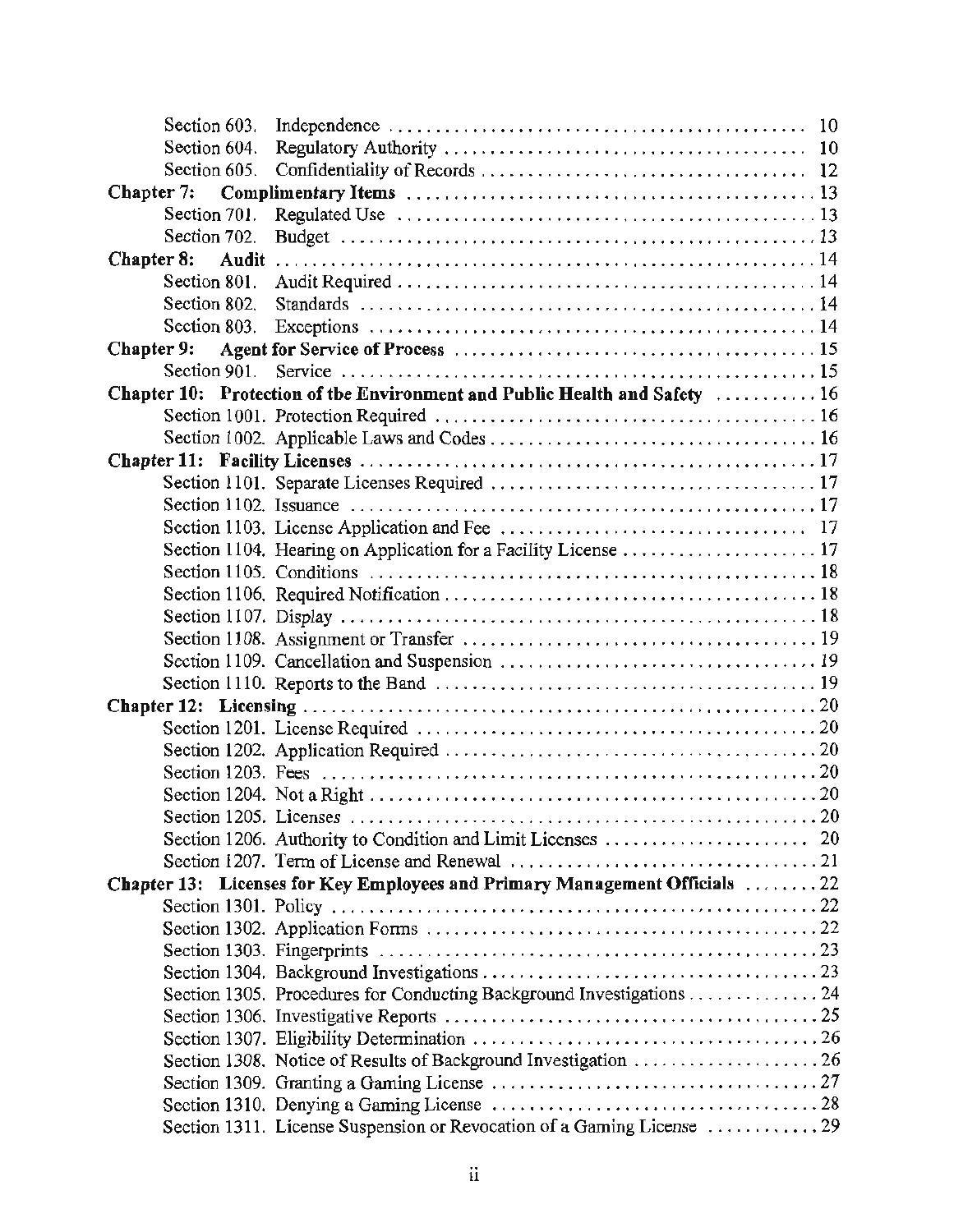| Section 1701. Class III Gaming Contingent on Compact with the State $\dots \dots \dots \dots 35$ |
|--------------------------------------------------------------------------------------------------|
|                                                                                                  |
|                                                                                                  |
|                                                                                                  |

 $\sim 10^{-10}$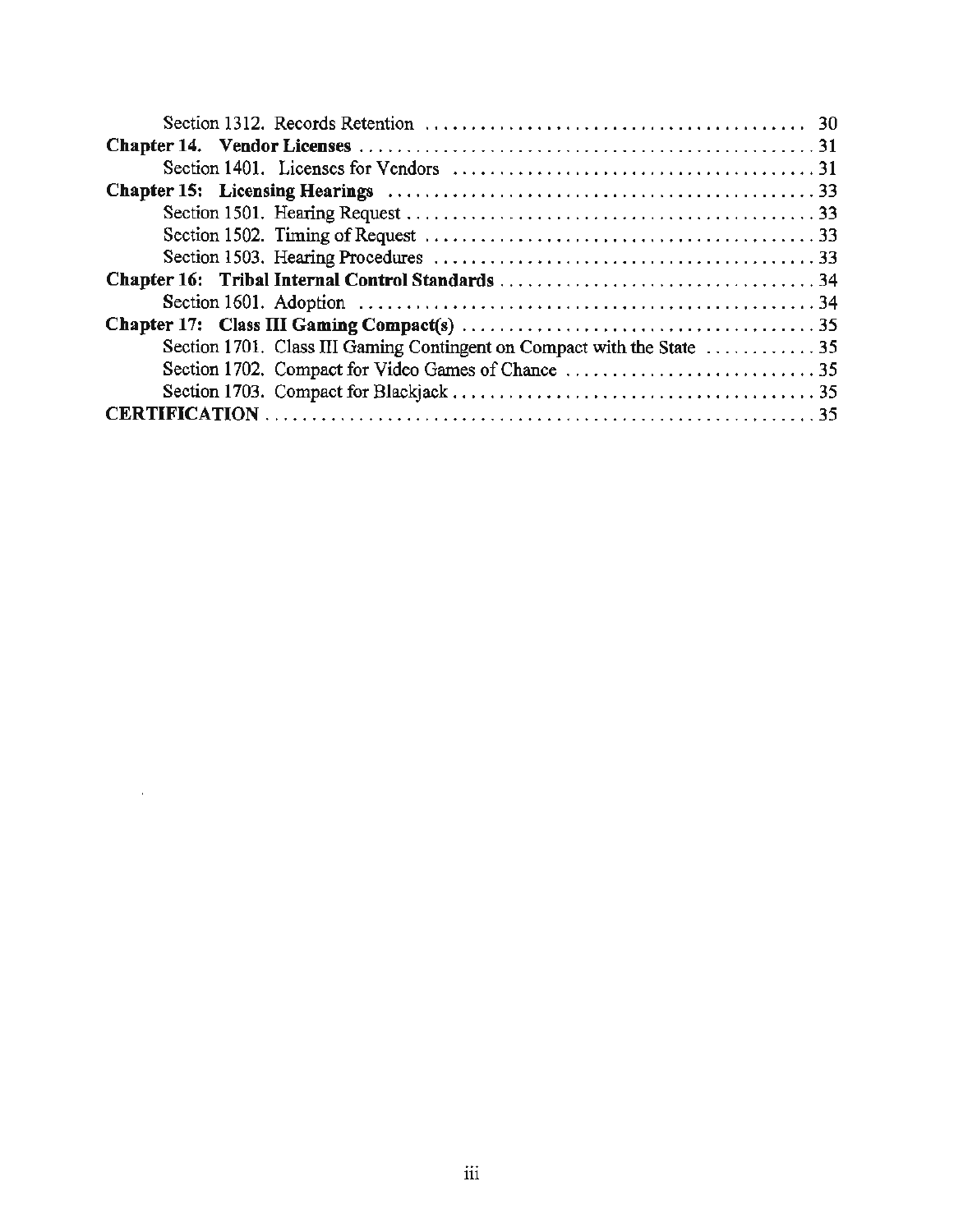# FOND DU LAC BAND OF LAKE SUPERIOR CHIPPEWA

## GAMING ORDINANCE #09/93

#### Licensing and Regulation of Games of Chance

#### Chapter 1: Purpose. Authority, and Findings

#### Section 101. Purpose and Authority

The Fond du Lac Band of Lake Superior Chippewa enacts this Ordinance to regulate all forms of Gaming on Band's Lands. This Ordinance is enacted pursuant to the inherent sovereign authority of the Fond du Lac Reservation Business Committee, as the governing body of the Fond du Lac Band of Lake Superior Chippewa, as granted by Article VI of the Constitution of the Minnesota Chippewa Tribe, and as recognized by the United States under Section 16 of the Indian Reorganization Act of 1934, 25 U.S.C. § 476, and under the Indian Gaming Regulatory Act of 1988, 25 U.S.C. §§ 2701 et seq.

#### Section 102. Findings

The Reservation Business Committee finds:

(a) That the operation of bingo, lotto and other games of chance by the Band is a valid means of promoting tribal economic development and the health and welfare of Band members.

(b) That under the principles established by the United States Supreme Court in *California v. Cabazon Band of Mission Indians,* 480 U.S. 202 (1987), Indian tribes have the exclusive right to regulate gaming activity on Indian lands if the activity is not specifically prohibited by Federal law and conducted within a state, such as Minnesota, which does not criminally prohibit the activity.

( c) That the United States Congress has enacted the Indian Gaming Regulatory Act, 25 U.S.C. §§ 2701-2721(IGRA) providing for certain federal regulation of Indian gaming.

( d) That tribal regulation of gaming activity on the Reservation is vital to the protection of trust lands on the Reservation and to the protection of the interests of the Band and its members.

#### Section 103. Repealer

This Ordinance is enacted by adoption of Resolution No. 1071/16 Amended, which also repeals and replaces all prior Gaming Ordinances adopted by the Fond du Lac Band.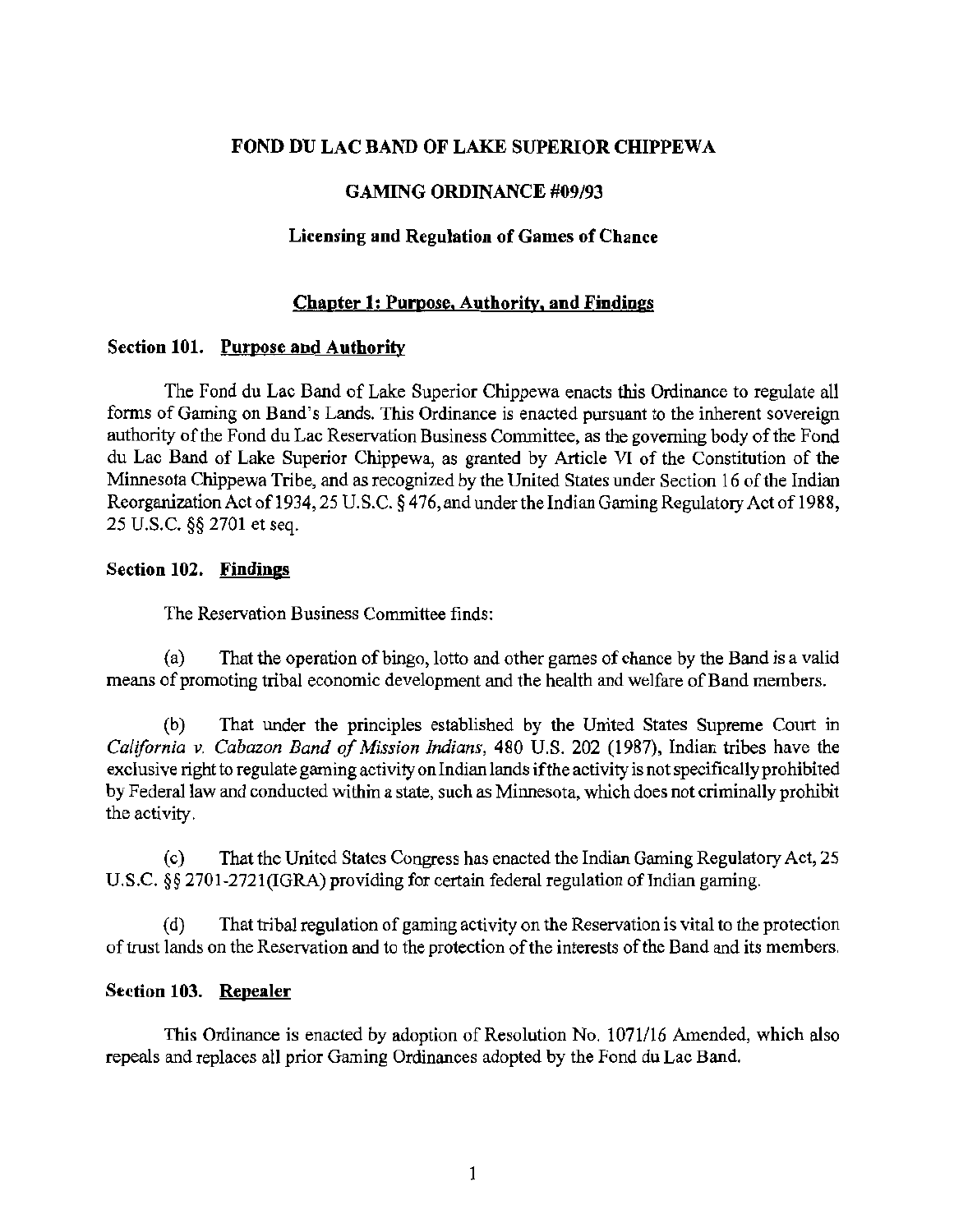# **Section 104. Applicability**

Unless specifically indicated otherwise, all provisions of this Ordinance shall apply to all Gaming on the Fond du Lac Reservation and on all land held in trust by the United States for the benefit of the the Band.

#### **Section 105. Effective Date**

This Ordinance, and the repeal of the prior ordinance, is effective upon the approval by the National Indian Gaming Committee (NIGC) as provided in 25.U.S.C. *§* 2710.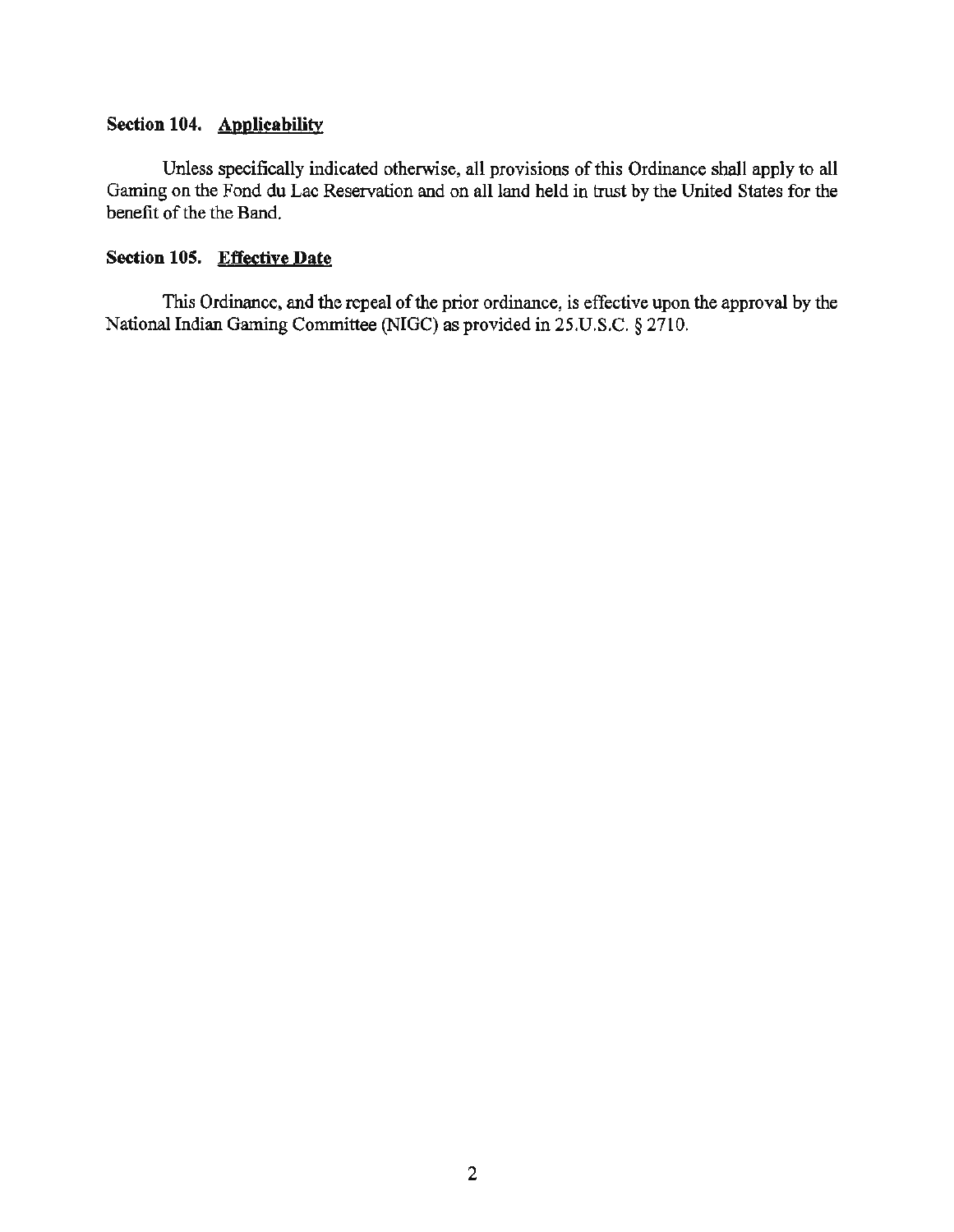# Chapter 2: Definitions

Section 201. "Applicant" means any person who has filed an application for any license required by the Ordinance.

Section 202. "Band" means the Fond du Lac Band of Lake Superior Chippwea, a federally recognized Indian Tribe.

# Section 203. "Class I gaming" means:

(a) Social games played solely for prizes of minimal value.; or

(b) Traditional forms of Indian gaming engaged in as a part of tribal ceremonies, celebrations, or pow wows.

Section 204. "Class II gaming" has the same definition as provided in 25 U.S.C. § 2703(7)(A) and means:

(a) Bingo or lotto. The game of chance (whether or not electronic, computer or technologic aids are used) which is played for prizes, including monetary prizes, with cards bearing numbers or other designations, in which the holder of the card covers such numbers or designations when objects, similarly numbered or designated, are drawn or electronically determined, and in which the game is won by the first person covering a previously designated arrangement of numbers or designations on such cards.

(b) Other Games similar to bingo. Games including, if played at the same location as bingo, pull-tabs, punch boards, tip jars, "instant bingo, "and other games similar to bingo.

(c) Non-Banking Card Games. Non-Banking card games within a licensed Gaming Enterprise are authorized, provided that they are played in conformity with the following rules and restrictions:

- I. Non-banking card games may be played if specifically authorized by Minnesota law or if not explicitly prohibited by Minnesota law and played legally anywhere in the state.
- 2. Non-banking card games must be played in conformity with Minnesota laws and regulations regarding hours, periods of operation and limitations on wagers or pot sizes.
- 3. Non-banking card games must be played and supervised in conformity with the Tribal internal control standards adopted by the Band.

Section 205. "Class III Gaming" means all forms of Gaming that are not Class I or Class II gaming, including: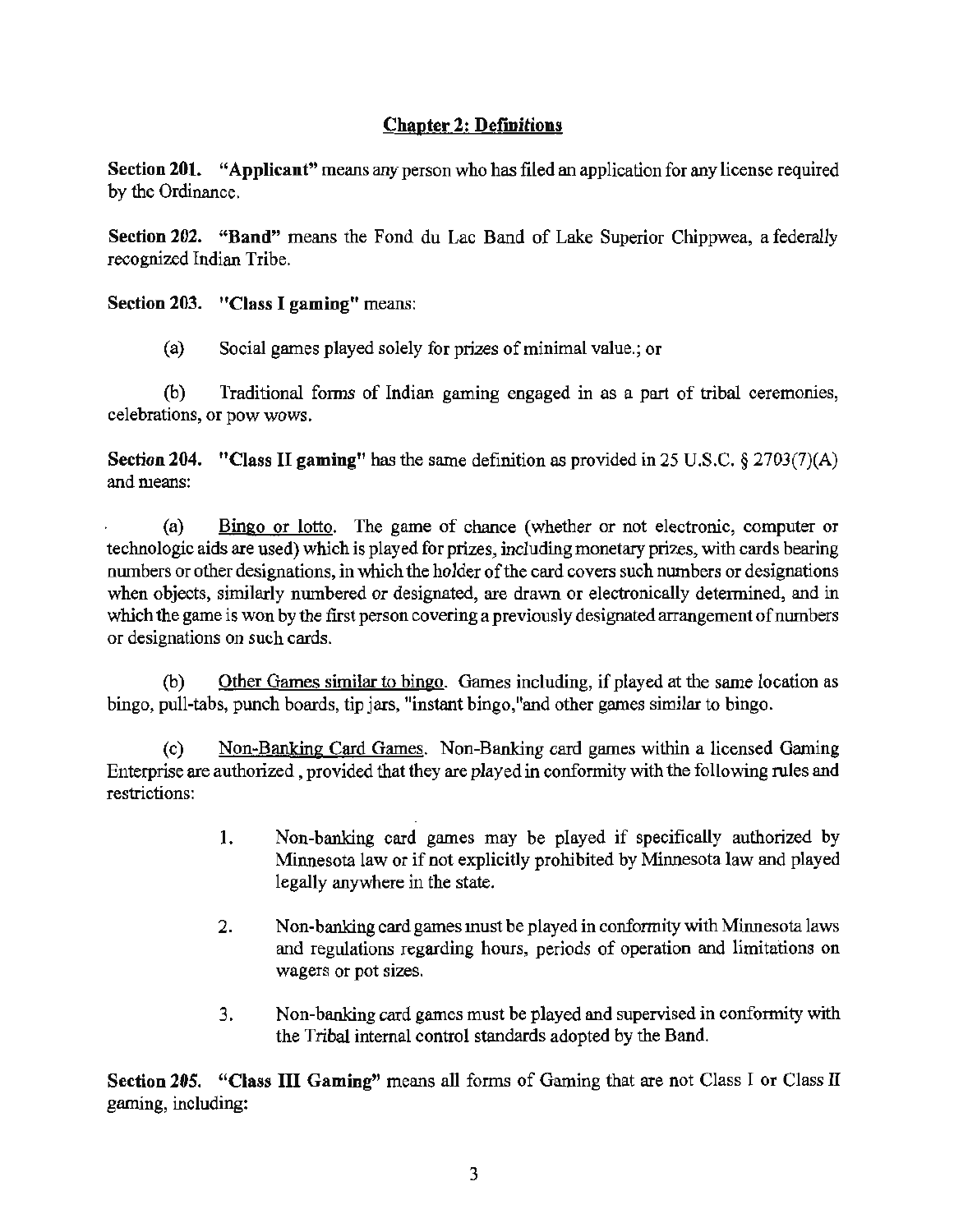(a) Electronic or electromechanical facsimiles of any games of chance or slot machines of any kind.

(b) All banking card games; including baccarat, chemin de fer, and blackjack.

Section 206. "Compact" means a Tribal-State Compact concerning Class III gaming entered into between the Fond du Lac Band of Lake Superior Chippewa and the State of Minnesota pursuant to 25 u.s.c. § 2710(d).

Section 207. "Complimentary" means a service or item provided at no cost, or at a reduced cost, to a customer or other person.

Section 208. "Facility License" means the separate license issued by the Reservation Business Committee to each place, facility, or location on the Band's Indian Lands where Class II or Class III Gaming is allowed.

Section 209. "Gaming" means the act of paying for the opportunity to participate in a game of chance for money or other valuable consideration, where the outcome is determined predominantly by chance. Gaming shall include Class I, Class II and Class III gaming as defined in this Ordinance.

Section 210. "Gaming Enterprise" means any business owned by the Band and operated for the conduct of Class II or Class III Gaming.

Section 211. "Gaming Facility" means any location, place or structure on the Band's Indian Lands where Class II or Class III Gaming is permitted and conducted.

Section 212. "Gaming Operation(s)" means the conduct of Class II or Class III gaming and related business activities by a Gaming Enterprise.

Section 213. "Indian Lands" means:

- (a) lands within the limits of the Fond du Lac Indian Reservation; or
- (b) lands over which the Band exercises govemmental power and which are either:
	- 1. held in trust by the United States for the benefit of the Band or a Band member; or
	- 2. held by the Band or a Band member subject to restriction by the United States against alienation.

Section 214. "Indian Tribe" or "Tribe" means the Fond du Lac Band of Lake Superior Chippewa, a federally recognized Indian Tribe.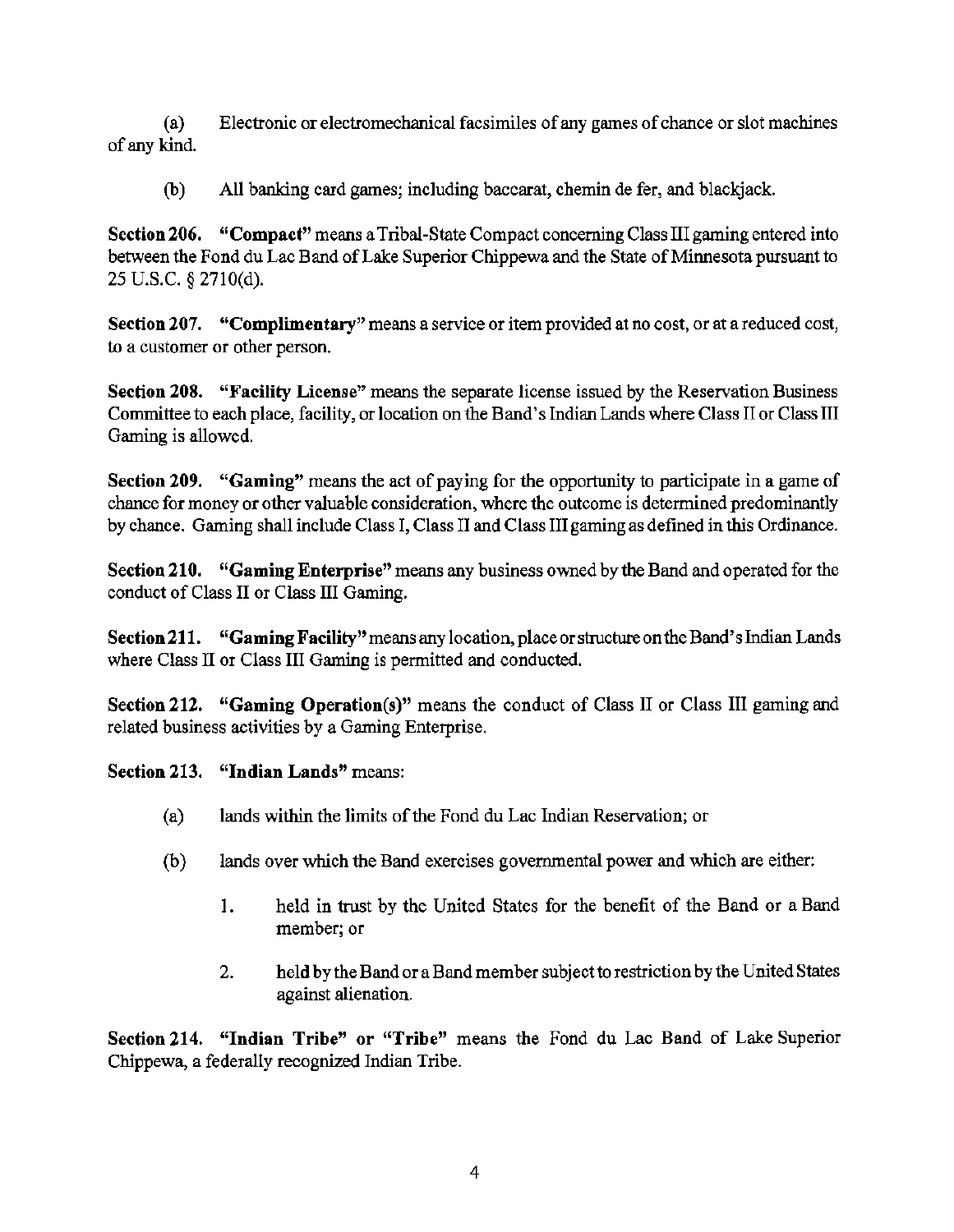# Section 215. "Key Employee"

- (a) A person who performs one or more of the following functions:
	- 1. Bingo caller;<br>2. Counting roo
	- 2. Counting room supervisor;<br>3. Chief of security:
	- Chief of security:
	- 4. Custodian of gaming supplies or cash;
	- 5. Floor manager;
	- 6. Pit boss;<br>7. Dealer:
	- Dealer:
	- 8. Croupier;
	- 9. Approver of credit; or
	- 10. Custodian of gambling devices including persons with access to cash and accounting records within such devices.

(b) If not otherwise included, any other person whose total cash compensation is in excess of \$50,000 per year; or

( c) If not otherwise included, the four most highly compensated persons in the gaming operation.

(d) Any other person designated by the Band as a key employee.

Section 216. "Licensee" means a Class II or Class III Gaming Operation, a person licensed by the Reservation Business Committee as a Key Employee, Primary Management Official, or Vendor under the provisions of this Ordinance.

Section 217. "Management Contract" means any contract, subcontract or collateral agreement between the Band and a contractor or between a contractor and subcontractor if such contract or agreement provides for the management of all or a part of the Band's Gaming Operation.

Section 218. "Net Revenues" means gross revenues of a Gaming Operation less;

(a) amounts paid out as, or paid for, prizes; and

(b) total Gaming-related operating expenses, including all those expenses of the Gaming Operation commonly known as operating expenses and non-operating expenses consistent with professional accounting pronouncements, excluding management fees.

# Section 219. "Primary Management Official"

- (a) The person having management responsibility for a management contract;
- (b) Any person who has authority: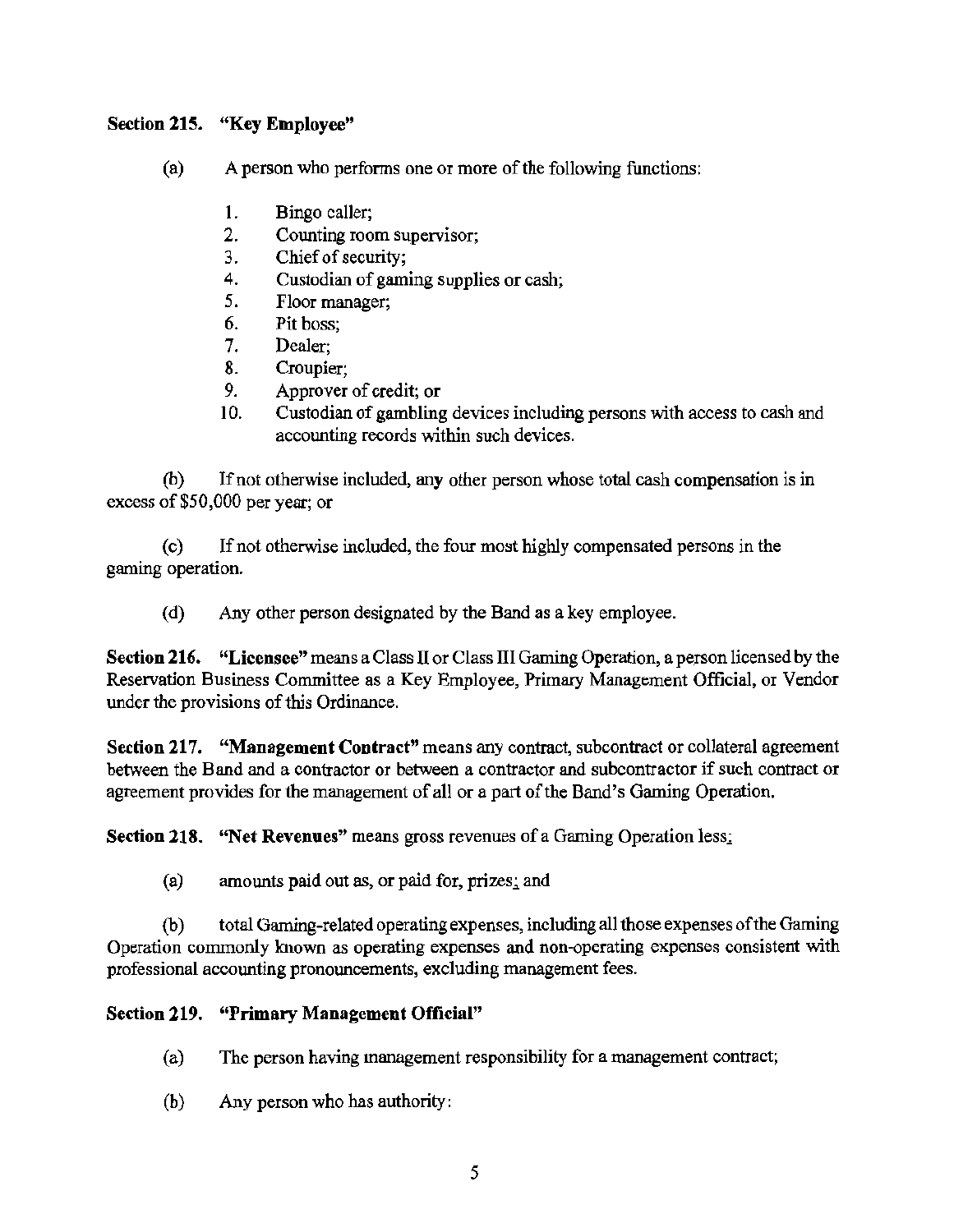- I. to hire and fire employees; or
- 2. to set up working policy for the Gaming Operation.

( c) The chief financial officer or other person who has financial management responsibility.

(d) Any other person designated by the Band as a Primary Management Official.

Section 220. "Reservation" means the Fond du Lac Reservation and any trust land held by the United States for the Fond du Lac Band.

Section 221. "Reservation Business Committee" means the governing body of the Fond du Lac Band of Lake Superior Chippewa. The Reservation Business Committee shall perform regulatory oversight and monitoring of all Gaming on the Reservation to assure compliance with Tribal, federal, and applicable state law.

Section 222. "Social Games for Prizes of Minimal Value" means games in which the total value of prizes awarded during the calendar year does not exceed \$2,500.

# Section 223. "Traditional Forms of Indian Gaming" means:

(a) Gaming activities such as "stick" or "bone" games played as part of tribal ceremonies, celebrations, or pow wows.

(b) Games, including those for which purses or prizes are awarded, that are played as part of tribal ceremonies, celebrations, or pow wows. This does not include games operated prior to a ceremony, celebration, or pow wow for the purpose of raising funds for the ceremony, celebration or pow wow.

Section 224. "Vendor" means any person or entity which provides property, goods or services to a Gaming Facility for use in a Gaming Operation.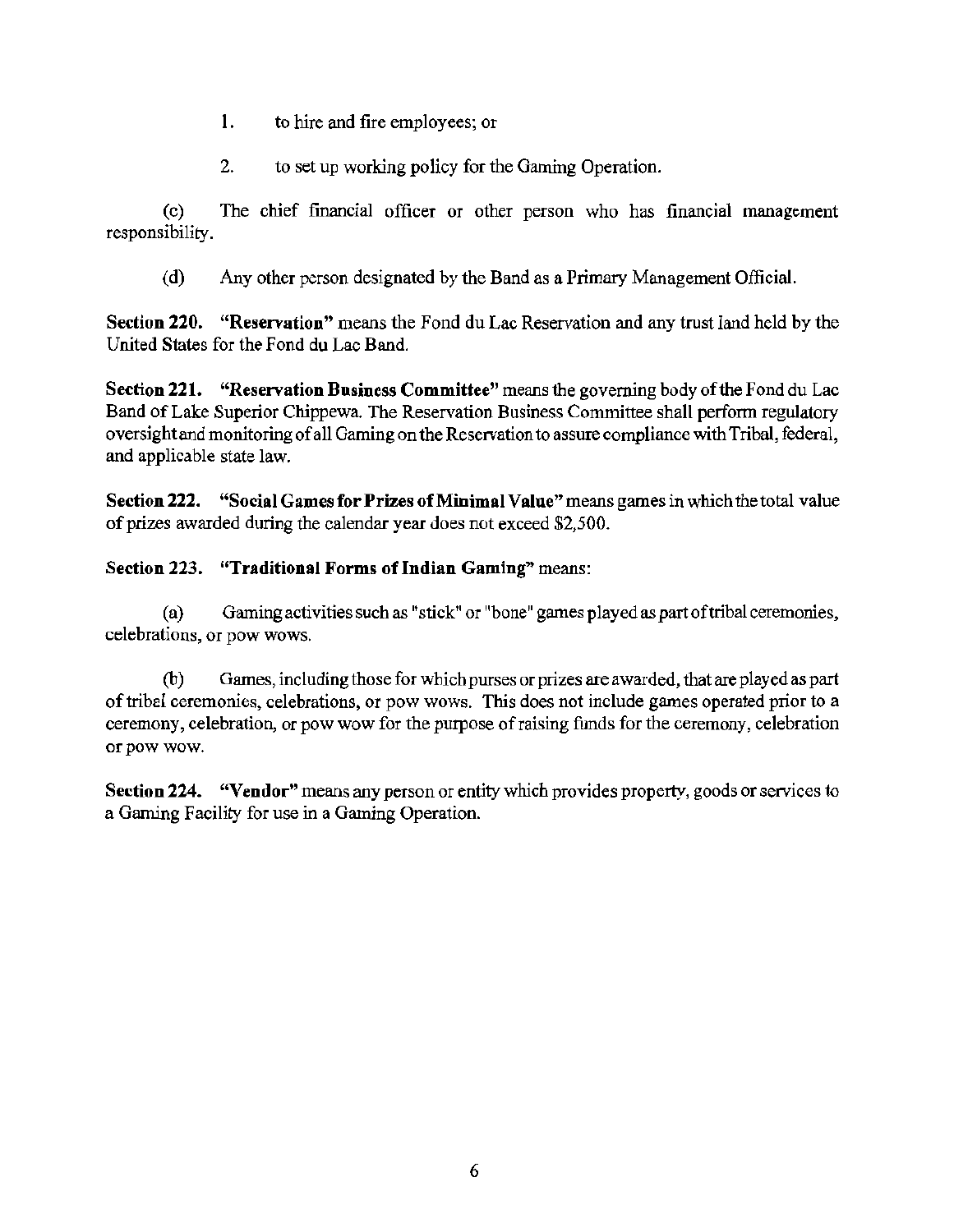# Chapter 3: Gaming Authorized

#### Section 301. Class I Gaming

Class I gaming is authorized on the Band's Indian Lands. However, this ordinance does not apply to Class I gaming as defined in Section 203, except that the Band reserves the right to inspect the premises where the Class I game is held and to obtain and review financial information concerning the game in order to determine whether it meets the definition of a Class I game. In addition, Class I games may be subject to other tribal ordinances and regulations designed to protect the health, welfare and safety of tribal members.

#### Section 302. Class II and Class III Gaming

Class 11 gaming and Class III gaming are hereby authorized on the Band's Indian Lands. No Class II or Class III gaming shall be conducted on the Band's Indian Lands except as authorized by this Ordinance and regulations adopted by the Band, and in accordance with the Indian Gaming Regulatory Act, the Regulations of the National Indian Gaming Commission, the Tribal-State Compacts and any other applicable law.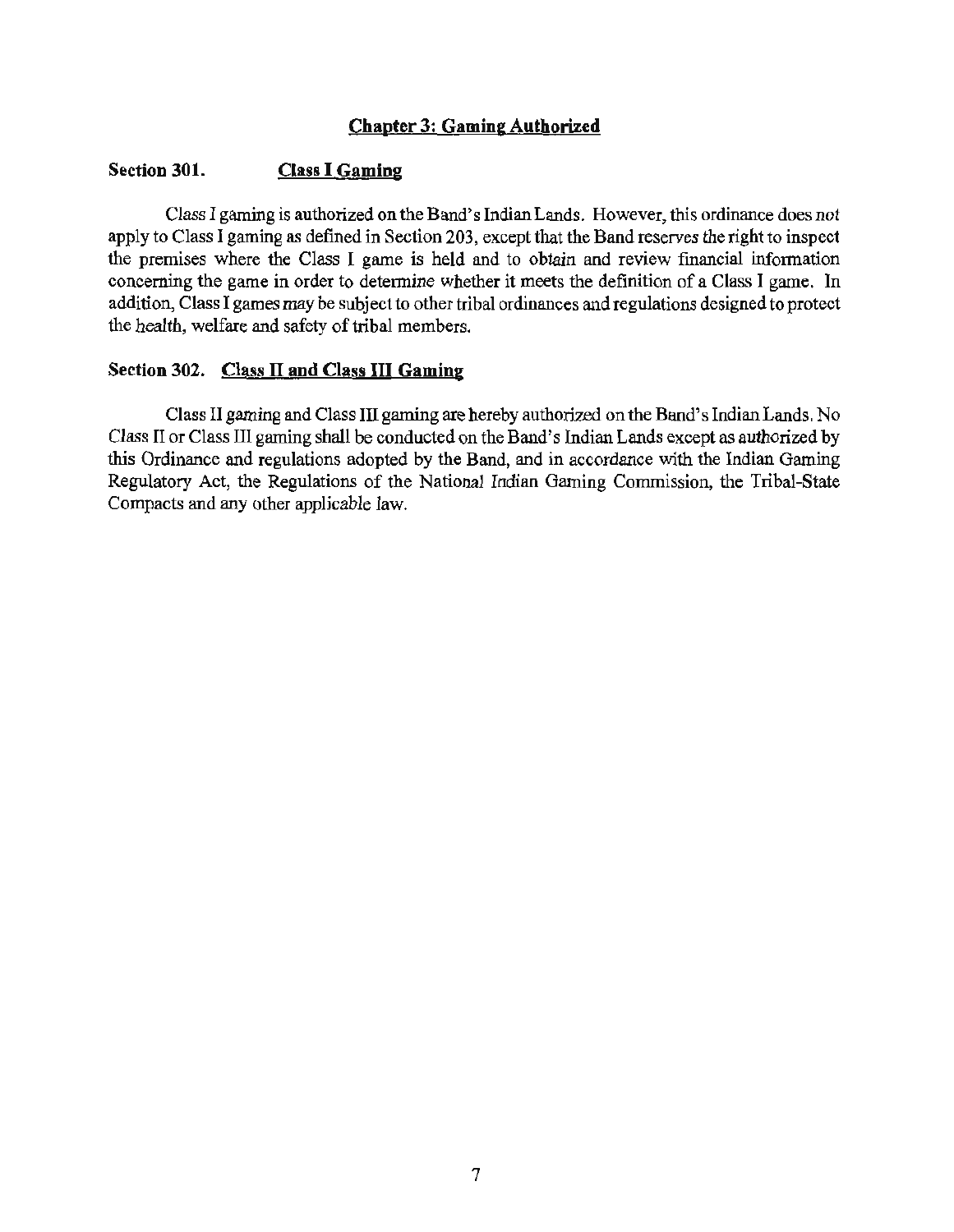# Chapter 4: Ownership of Games

# Section **401.** Sole Proprietary Interest in Band

The Band shall have the sole proprietary interest in and responsibility for the conduct of any gaming operation authorized by this Ordinance. Ownership of Class II or Class III games by any entity other than the Band is prohibited.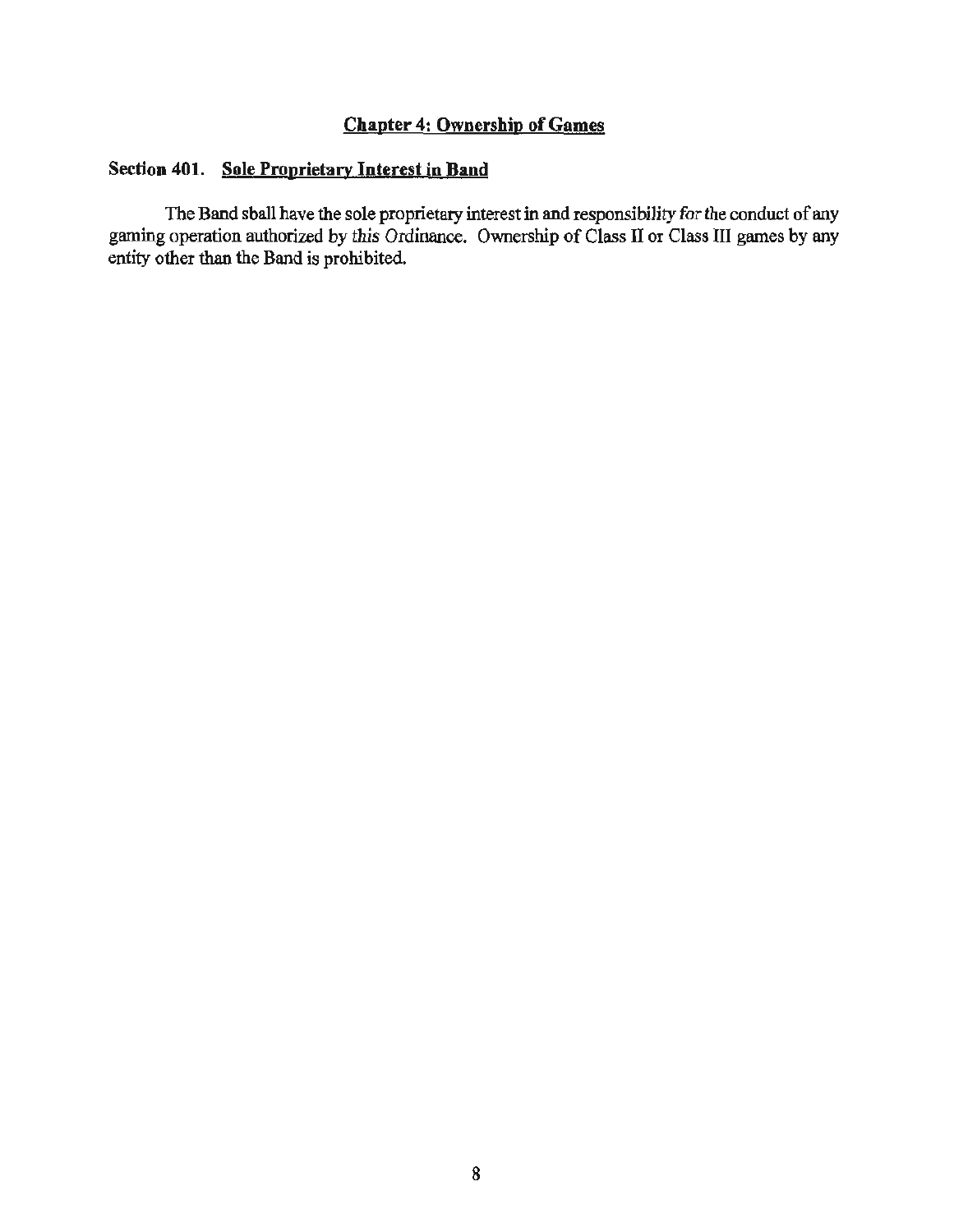#### Chapter 5: Use of Gaming Net Revenue

#### Section 501. Permissible Uses of Gaming Revenue

Net revenues from Class II and Class III gaming shall be used only for the following purposes: to fund tribal government operations and programs; provide for the general welfare of the Band and its members; promote tribal economic development; donate to charitable organizations; or help fund the operation of local government agencies.

# Section 502. Per Capita Payments

If the Band elects to make per capita payments to tribal members, it shall authorize such payments only upon approval of a plan submitted to the Secretary of the Interior under 25 U.S.C. § 2710(b)(3) and 25 CFR Part 290.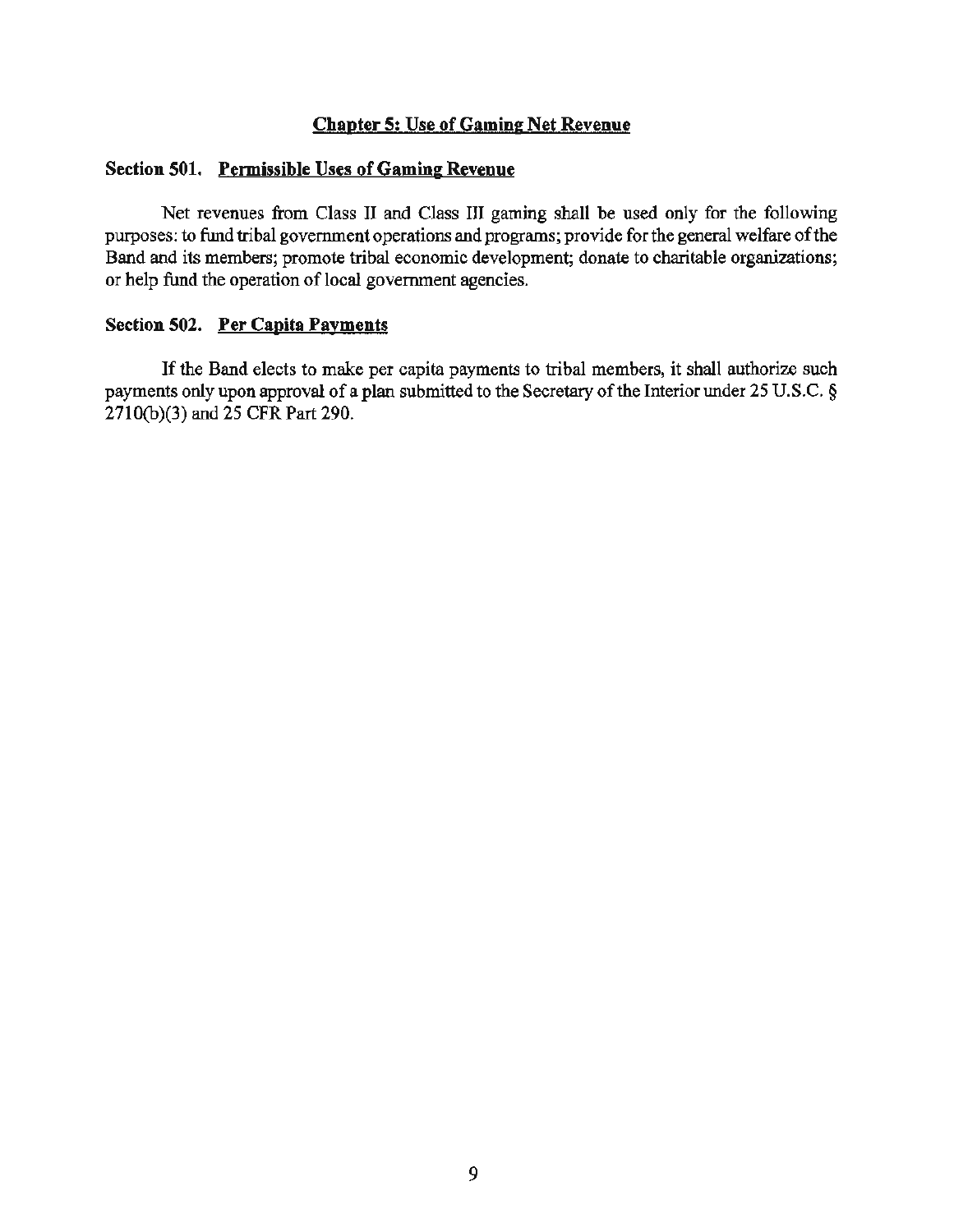# Chapter 6: Tribal Gaming Regulatory Authority

#### Section 601. Regulatory Duties and Authority of the Reservation Business Committee

The Reservation Business Committee shall be the primary regulatory authority for all Gaming on the Band's Indian lands and shall exercise its regulatory duties and authority over the Band's Gaming Operation as set forth in this Ordinance.

#### Section 602. Regulatory Duties

The Reservation Business Committee will conduct oversight to ensure compliance with Tribal, Federal and applicable State laws and regulations. The Reservation Business Committee will serve as the licensing authority for all Gaming Facilities on the Band's Indian lands, for all Key Employees and Primary Management Officials employed in the Band's Gaming Operation and for Vendors who supply goods and services to the Gaming Operation. The Reservation Business Committee will oversee background investigations as part of the licensing process. The Reservation Business Committee will also have a role in monitoring compliance with the internal control standards for the Gaming Operation and in tracking Gaming revenues. In order to carry out is regulatory duties, the Reservation Business Committee shall have unrestricted access to all areas of the Gaming Facility and to all records of the Gaming Operation. The Reservation Business Committee shall have authority to take enforcement actions, including suspension or revocation of any licensed issued pursuant to this Ordinance.

#### Section 603. Independence

To avoid potential conflicts of interest with respect to the operation and regulation of the Gaming Operation, the members of the Reservation Business Committee, and the regulatory staff (Employee Compliance Department, Internal Audit and Legal) are prohibited from participating in Gaming at the Band's Gaming Facilities.

# Section 604. Reeulatory Authority

The Reservation Business Committee shall have the authority to:

(a) conduct or cause background investigations to be conducted on Primary Management Officials and Key Employees and any other persons or Vendors the Reservation Business Committee designates by regulation;

(b) review and approve all investigative work conducted in connection with the background investigations, and cause investigative reports to be maintained based on the background investigations;

(c) submit or cause to be submitted a Notice of Results of background investigations conducted on each Primary Management Official and Key Employee to the National Indian Gaming Commission (NIGC);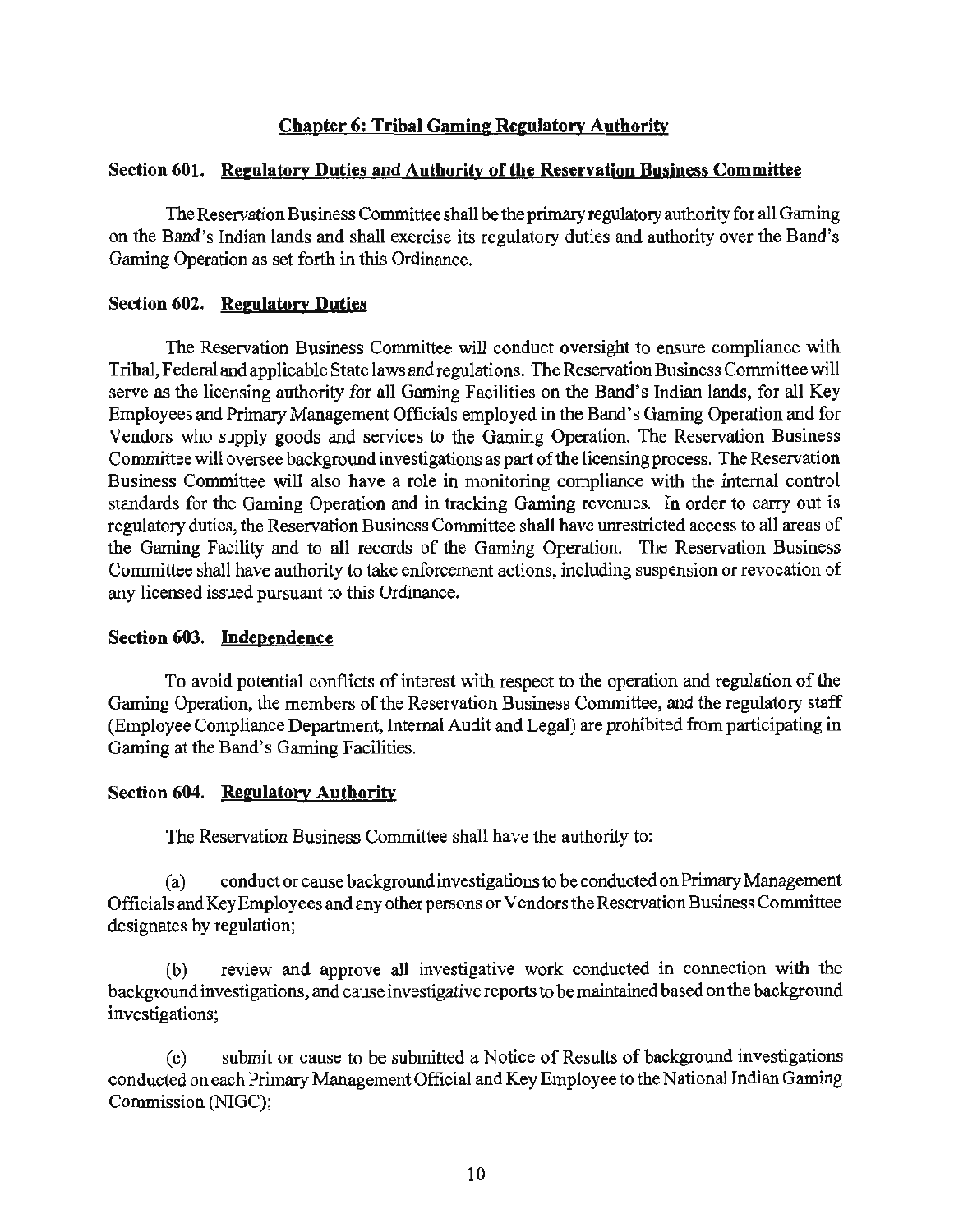( d) obtain and process fingerprints, or designate a law enforcement agency to obtain and process fingerprints;

(e) make licensing eligibility determinations and review licensing eligibility determinations of the Employee Compliance Department;

(f) issue licenses to Primary Management Officials, Key Employees, other employees of the Gaming Operation, and Vendors if warranted by the eligibility determination;

(g) establish standards for the licensing of Tribal Gaming Facilities;

(h) issue licenses to Tribal Gaming Facilities;

(i) inspect, examine and monitor all of the Band's Gaming activities and Gaming Operation(s), and have immediate access to review, inspect, examine, photocopy and audit all records of the Gaming Establishment;

G) ensure compliance with all applicable laws, rules and regulations regarding Indian Gaming;

(k) investigate or cause to be investigated any suspicion of wrongdoing associated with any Gaming activities;

(1) establish procedures for the handling of patron complaints and resolve any complaints consistent with those procedures;

(m) comply with any and all reporting requirements under the IGRA, the NIGC ·Regulations, the Compact and any other applicable law;

(n) promulgate and issue regulations necessary to comply vvith applicable Minimum Internal Control Standards (MICS);

( o) promulgate and issue regulations on the levying of fees and /or taxes associated with Gaming license applications or the Gaming Operation;

(q) promulgate and issue regulations on the levying of fines and/or the suspension or revocation of Gaming licenses for violations of this ordinance, or any other Tribal, Federal, or if applicable, State law or regulations;

(r) establish a list of persons not allowed to participate in Gaming in the Band's Gaming Facilities, and create procedures for the enforcement of the exclusions;

(s) establish a list of persons who have voluntarily agreed to be excluded from the Band's Gaming Facilities, and create procedures for the enforcement of the exclusions;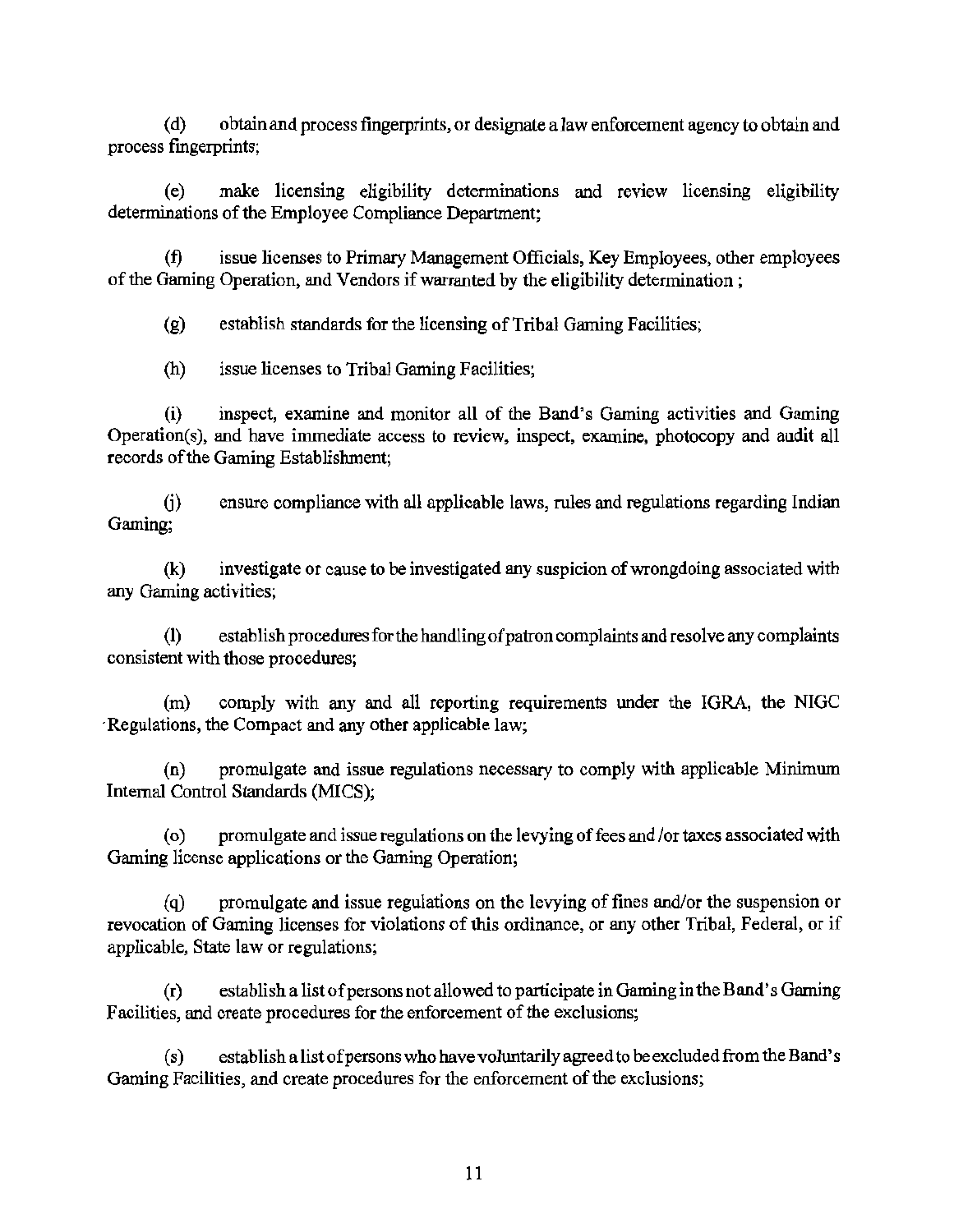$(t)$  establish by regulation or policy the conditions under which employees of the Gaming Operation may gamble at the Band's Gaming Facilities;

(u) ordinance; employ such staff as necessary to assist in the exercise of its authority under this

(v) adopt such regulations and procedures as necessary and appropriate to implement the provisions of this ordinance and govern the conduct of Gaming to maintain the integrity of the Gaming Operation; and

(w) perform such other duties that the Reservation Business Committee deems appropriate for the proper regulation of the Band's Gaming Operation(s).

#### Section 605. Confidentiality of Records

The Reservation Business Committee shall ensure that all records and information obtained as a result of all employee background investigations shall remain confidential and shall not be disclosed to persons who are not directly involved in the licensing and employment processes. Information obtained during the course of an employee background investigation may be disclosed to members of management, human resources personnel or others employed by the Gaming Operation sparingly and on a need-to-know basis for actions taken in their official capacities. The confidentiality requirements contained in this Section shall not apply to requests for records or information from any Tribal, Federal or State law enforcement or regulatory agency, or for the use of such information or records by the Reservation Business Committee and its staff in the performance of their official duties.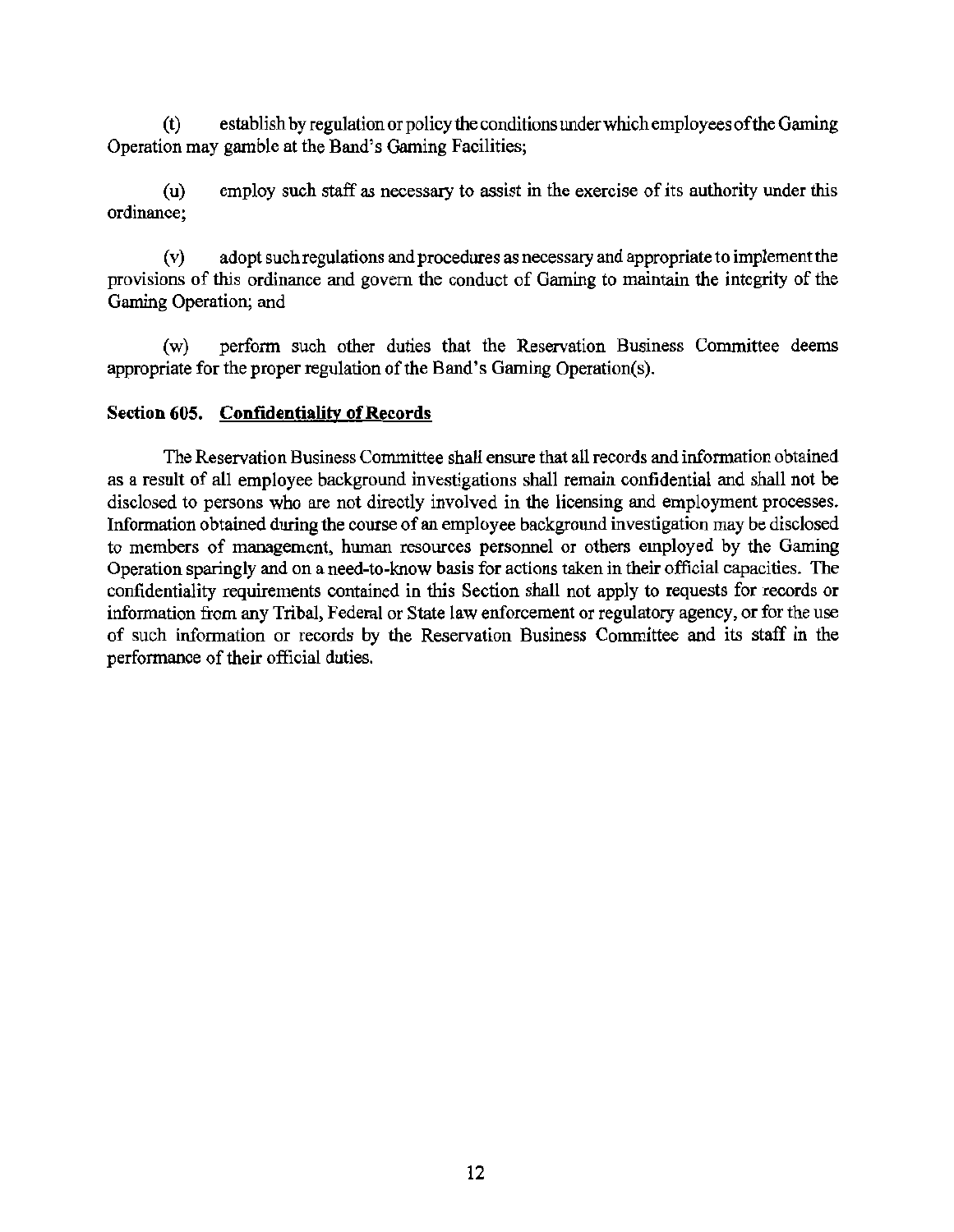# **Chapter 7: Complimentary** Items

#### **Section 701. Regulated Use**

The use of complimentary items shall be governed by regulations established by the Reservation Business Committee, which regulations shall be consistent with the Minimum Internal Control Standards found at 25 C.F .R. §542.17 and §543 .13.

#### **Section 702. Budget**

Complimentary Items shall be included in the annual budget for the Gaming Operation, with maximum limits specified, and shall be subject to the approval of the Reservation Business Committee.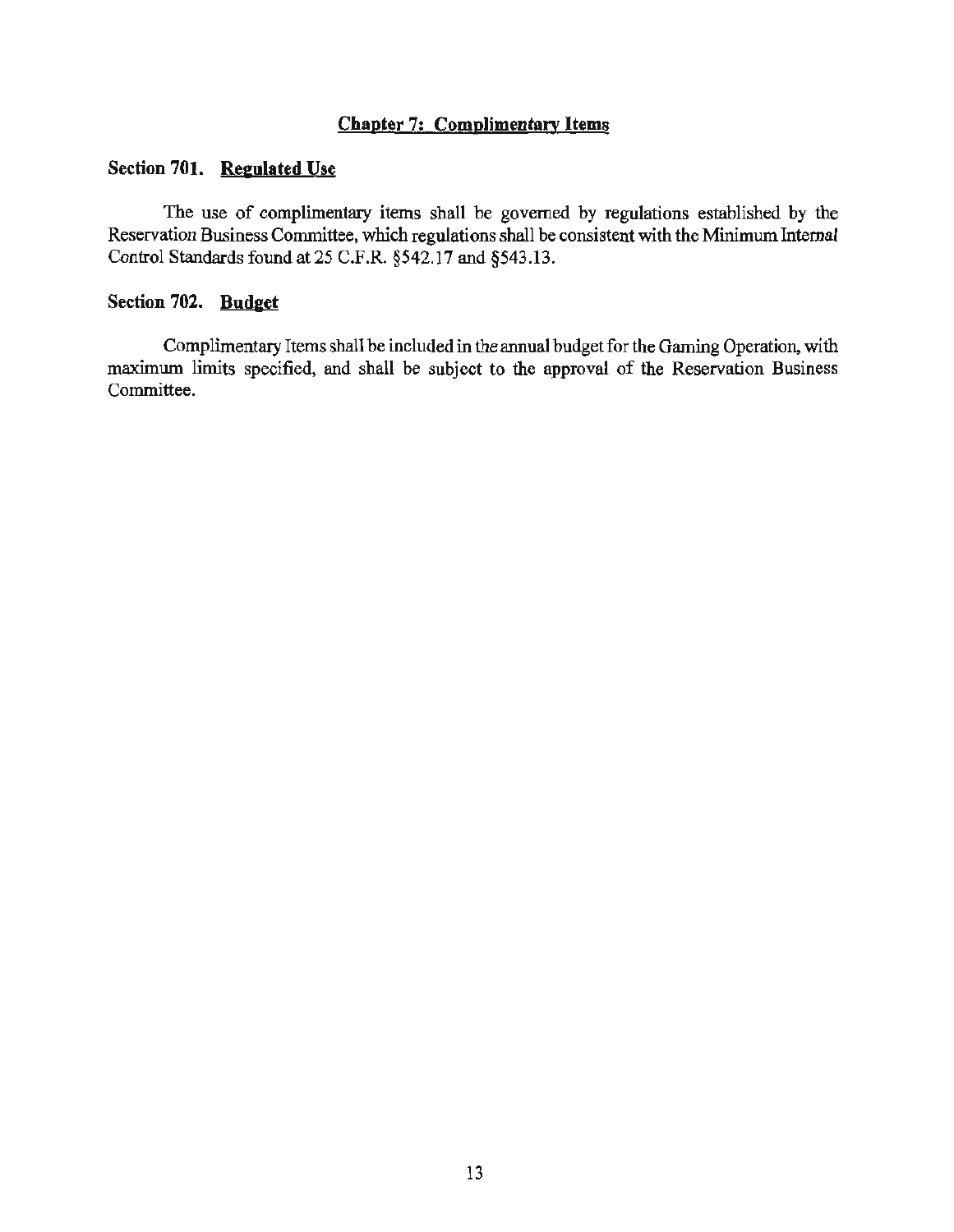# Chapter 8: Audit

#### Section 801. Audit Required

The Band shall cause to be conducted annually an independent audit of Gaming Operations and shall submit the resulting audit reports to the National Indian Gaming Commission.

#### Section 802. Standards

Annual Audits shall conform to generally accepted accounting standards.

#### Section 803. Scope

All Gaming-related contracts that result in the purchase of supplies, services, or concessions in excess of \$25,000.00 annually, except contracts for professional legal and accounting services, shall be specifically included within the scope of the audit that is described in Section 801 above.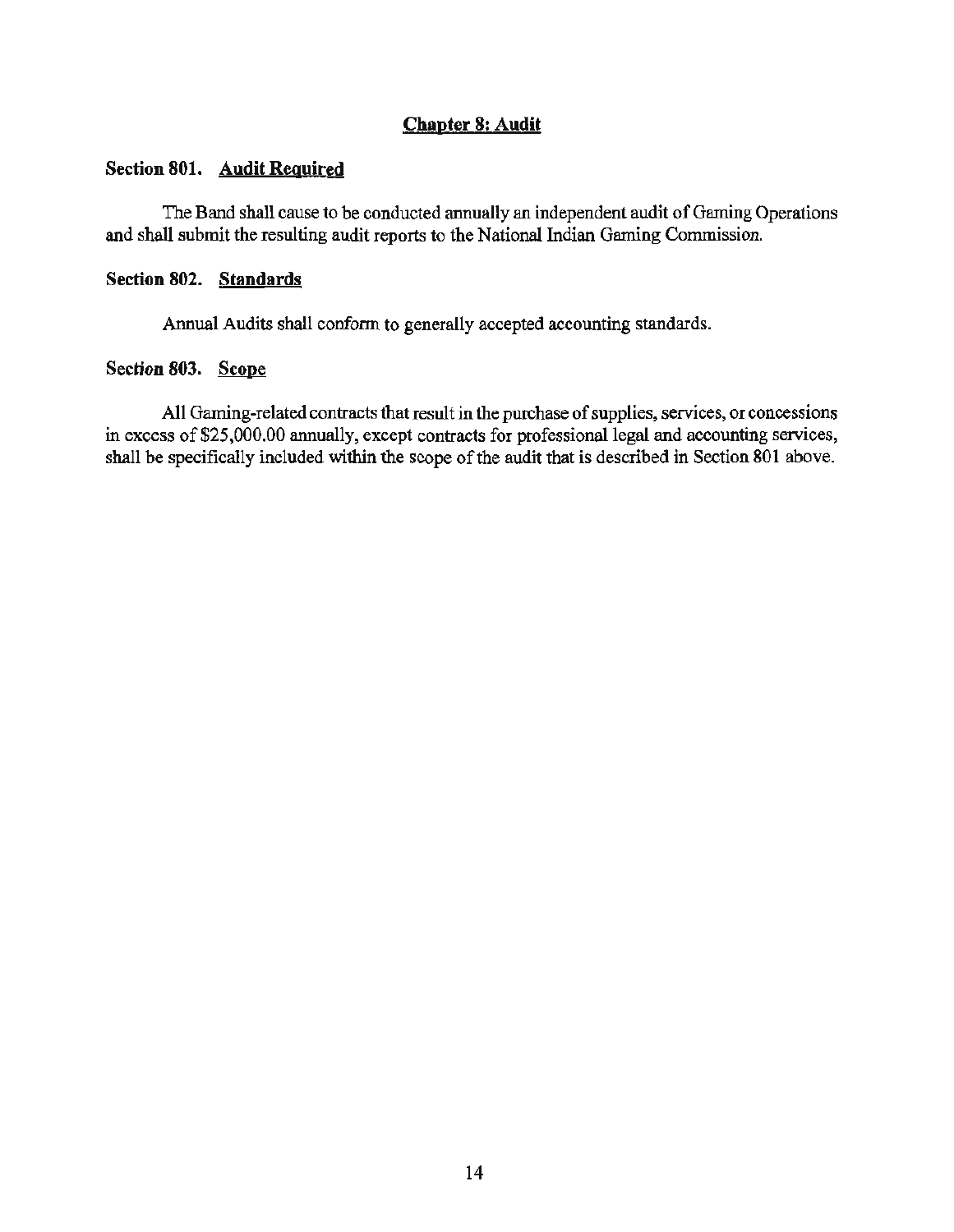# Chapter 9: Agent for Service of Process

# Section 901. Service

Service of any official determination, order or notice of violation relating to any Gaming Facility on the Band's Indian Lands shall be made on:

Chairperson of the Reservation Business Committee 1720 Big Lake Road Cloquet, MN 55720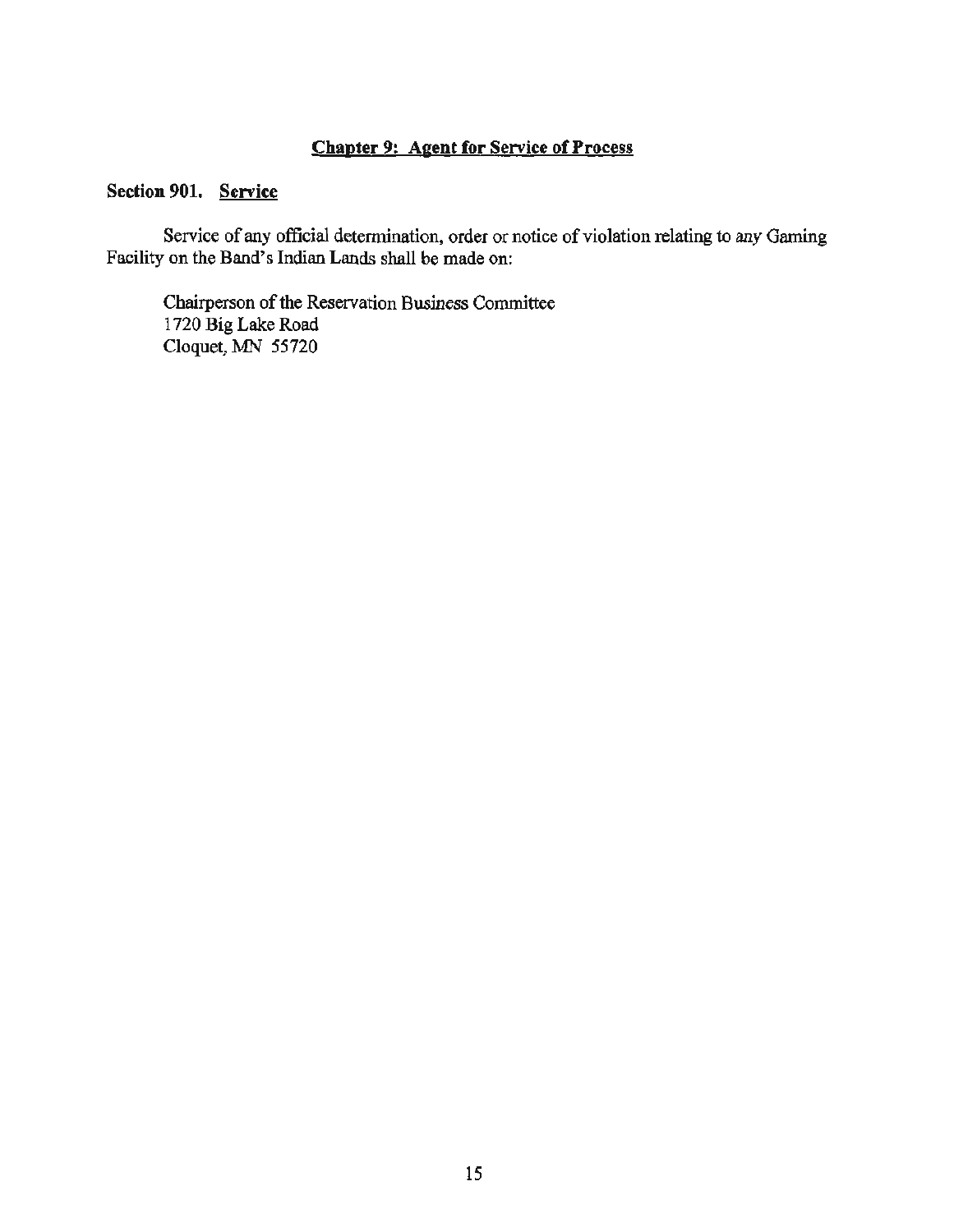# Chapter 10: Protection of the Environment and Public Health and Safety

## Section 1001. Protection Required

Each Gaming Facility shall be constructed, maintained and operated in a manner that adequately protects the environment and the public health and safety.

# Section 1002. Applicable Laws and Codes

The Reservation Business Committee shall identify and enforce laws, resolutions, codes, policies, standards, or procedures which are applicable to each Gaming place, Facility or location to ensure adequate protection of the environment and health and safety of the public.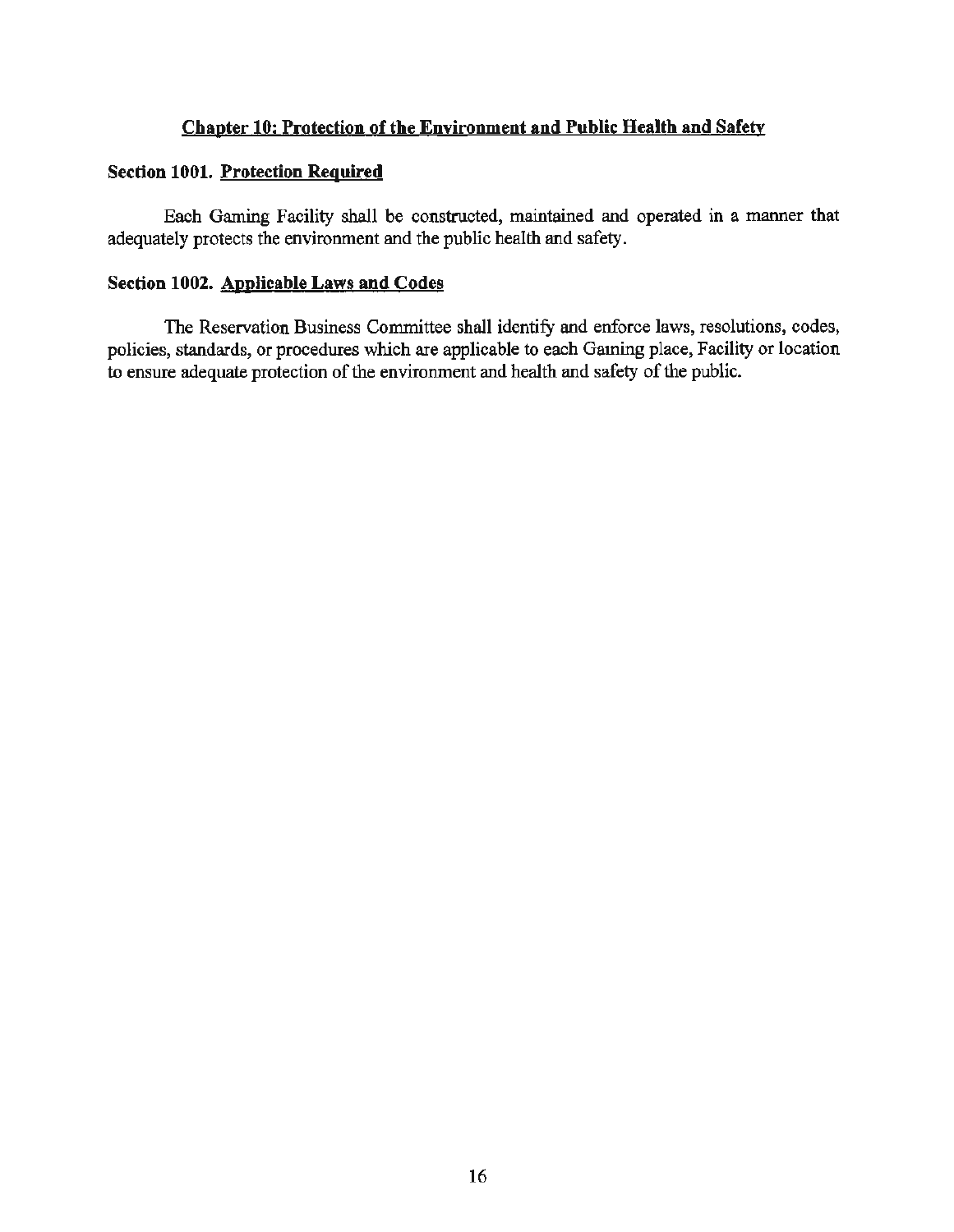# Chapter 11: Facility Licenses

#### Section 1101. Separate Licenses Required

A separate Facility License must be issued to each place, facility or location on the Band's Indian lands where Class II and/or Class III gaming is conducted. The term of the Facility License shall be for four (4) years. A Facility License may be issued only to the Band or to a corporation or entity that is wholly owned by the Band.

#### Section 1102. Issuance

The Reservation Business Committee is responsible for issuing a new or renewed Facility License to each Gaming Facility. The Band shall submit to the NIGC a copy of each new or renewed Facility License, along with any required docwnentation, within thirty (30) days of issuance. The Reservation Business Committee shall only issue or renew a Facility License if the application for the Facility License includes the required information and documentation, and otherwise satisfies any additional conditions imposed by the Band under this Ordinance.

#### Section 1103. Application and Fee

For each place, facility or location, in which Class II or Class III Gaming is, or will be, conducted, an application must be filed, on a form prescribed by the Reservation Business Committee, that contains the following information:

(a) A description of the premises in which the game is to be held, and proof that the Applicant is the owner of such premises, or lessee of such premises, for at least the term of the license.

(b) Agreement by the applicant to accept and abide by all applicable provisions of this Ordinance and all conditions of the Facility License.

( c) Satisfactory proof that notice of the application has been posted in a prominent, noticeable place in the Tribal Office and on the premises where the Gaming is to be held for at least 3 0 days prior to consideration by the Reservation Business Committee, and published at least twice in a local newspaper serving the Reservation. The notice shall state the date, time and place when the application shall be considered by the Reservation Business Committee.

(d) Each application shall be accompanied by a fee of \$50.00.

# Section 1104. Hearing on Application for a Facility License

An application for a Facility License shall be considered by the Reservation Business Committee in open session at which time the Applicant and any person protesting the application shall have the right to be present, and to offer sworn oral or documentary evidence relevant to the application. After the hearing, the Reservation Business Committee shall determine whether to grant or deny the application. The decision of the Reservation Business Committee is final.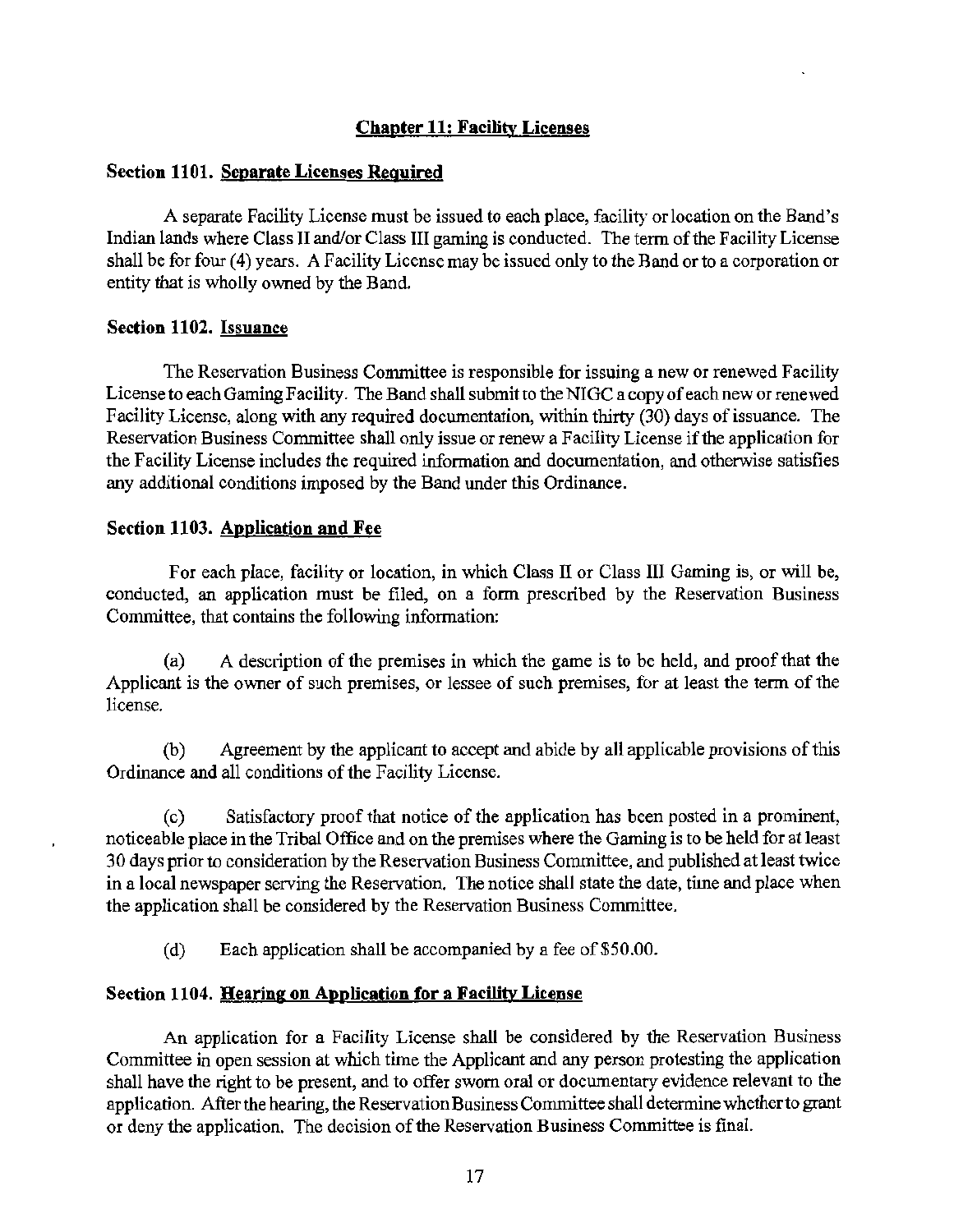# Section 1105. Conditions

Any Facility License issued under this Ordinance shall be subject to such reasonable conditions as the Reservation Business Committee shall establish, including, but not limited to the following:

(a) The licensee shall at all times maintain an orderly, clean, and neat Gaming Facility, both inside and outside the licensed premises.

(b) The Gaming Facility shall be opened to inspection by duly authorized tribal officials, by officials of the State of Minnesota as prescribed in the Compacts, and by officials of the NIGC at all times during the regular business hours.

( c) The Gaming Facility shall comply with all health and safety standards adopted by the Reservation Business Committee as applicable to the Gaming Facility.

( d) No person who is under the age of 18 shall be permitted to participate in Gaming or to participate in the operation of Gaming. No person under the age of 18 shall be allowed on the Gaming floor.

( e) No Facility licensee shall allow a person who manages or is employed by the Gaming Operation to participate in any Gaming conducted at that place, facility or location, except as prescribed in the regulations and/or policies adopted by the Reservation Business Committee.

(f) Each Facility licensee shall have the authority to adopt additional regulations and policies concerning the conduct of Gaming, provided such rules are not inconsistent with this Ordinance, and the additional regulations and policies have received the prior approval of the Reservation Business Committee.

# Section 1106. Required Notification

The Reservation Business Committee shall notify the NIGC Chair within thirty (30) days if a Facility License is revoked, terminated or expires, or if a Gaming Facility closes, unless the closure is seasonal or temporary and lasts for less than 180 days. The Reservation Business Committee shall notify the NIGC Chair that issuance of an initial Gaming Facility License is under consideration at least 120 days prior to the opening of the Gaming Facility.

# Section 1107. Display

Every Gaming Facility shall display in a prominent place a current and valid Facility License issued by the Reservation Business Committee for that location.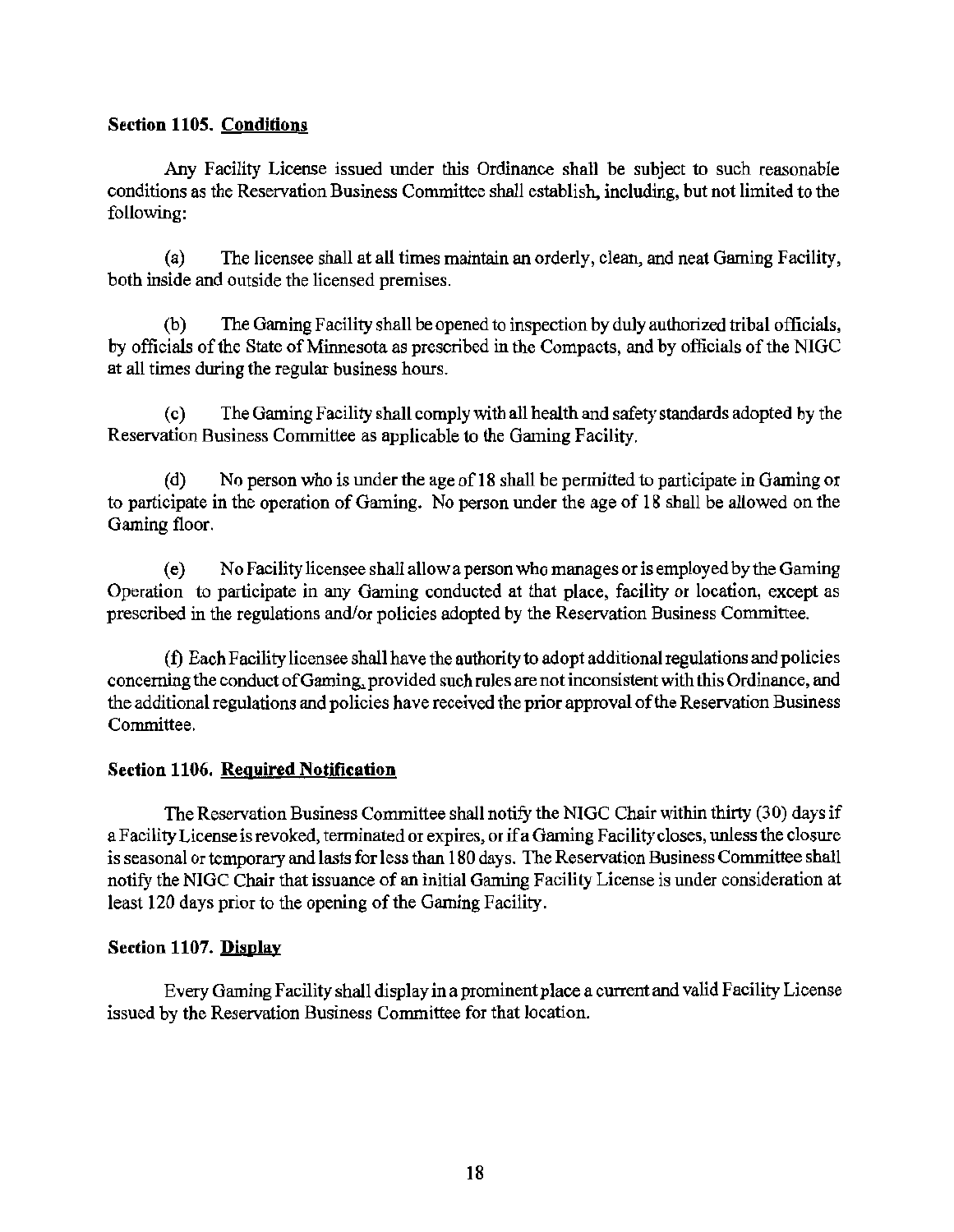## Section 1108. Assipment or Transfer

No Facility License issued under this Ordinance shall be assigned or transferred without the written approval of the Reservation Business Committee expressed by formal resolution. The Reservation Business Committee shall not assign or transfer any Facility License except upon request of the holder of the license.

## Section 1109. Cancellation and Suspension

Any Facility License issued under this Ordinance may be cancelled by the Reservation Business Committee for the breach of any of the provisions of this Ordinance, for violation of federal, tribal or to the extent applicable, state law, or for noncompliance with the conditions of the Facility License. A decision to cancel a Facility License shall only be made after a hearing before the Reservation Business Committee upon 10 days' notice of the claimed breach, violation or noncompliance to the Facility licensee. If the Band is the Facility licensee, notice shall be served on the manager of the Gaming Facility. The time and place of the hearing shall be posted in the tribal office, and if time permits in a local newspaper serving the Reservation. The Facility licensee, manager, and their attorneys, if any, shall have the right to be present and to offer sworn oral or documentary evidence relevant to the breach charged. A Facility License may be suspended during the 10-day period by a majority vote of the Reservation Business Committee at which a quorum is present. The decision of the Reservation Business Committee shall be final.

#### Section 1110. Reports to the Band

(a) Each Facility Licensee shall submit to the Reservation Business Committee on a quarterly basis, a financial report for the previous quarter's operations. Such reports shall be signed, under oath, by an official or representative of the licensee, who in the case of a tribal operation shall be the operation's manager. The Reservation Business Committee shall adopt regulations specifying the infonnation that must be reported by Facility Licensees pursuant to this Section.

(b) The Reservation Business Committee may require that records required to be kept by this section be preserved by a Facility Licensee for at least two years. The records may be inspected by employees or agents of the Reservation Business Committee at any reasonable time without notice. Failure of Facility Licensee to cooperate with employees or agents of the Reservation Business Committee or failure to preserve such records may result in the suspension of Facility License.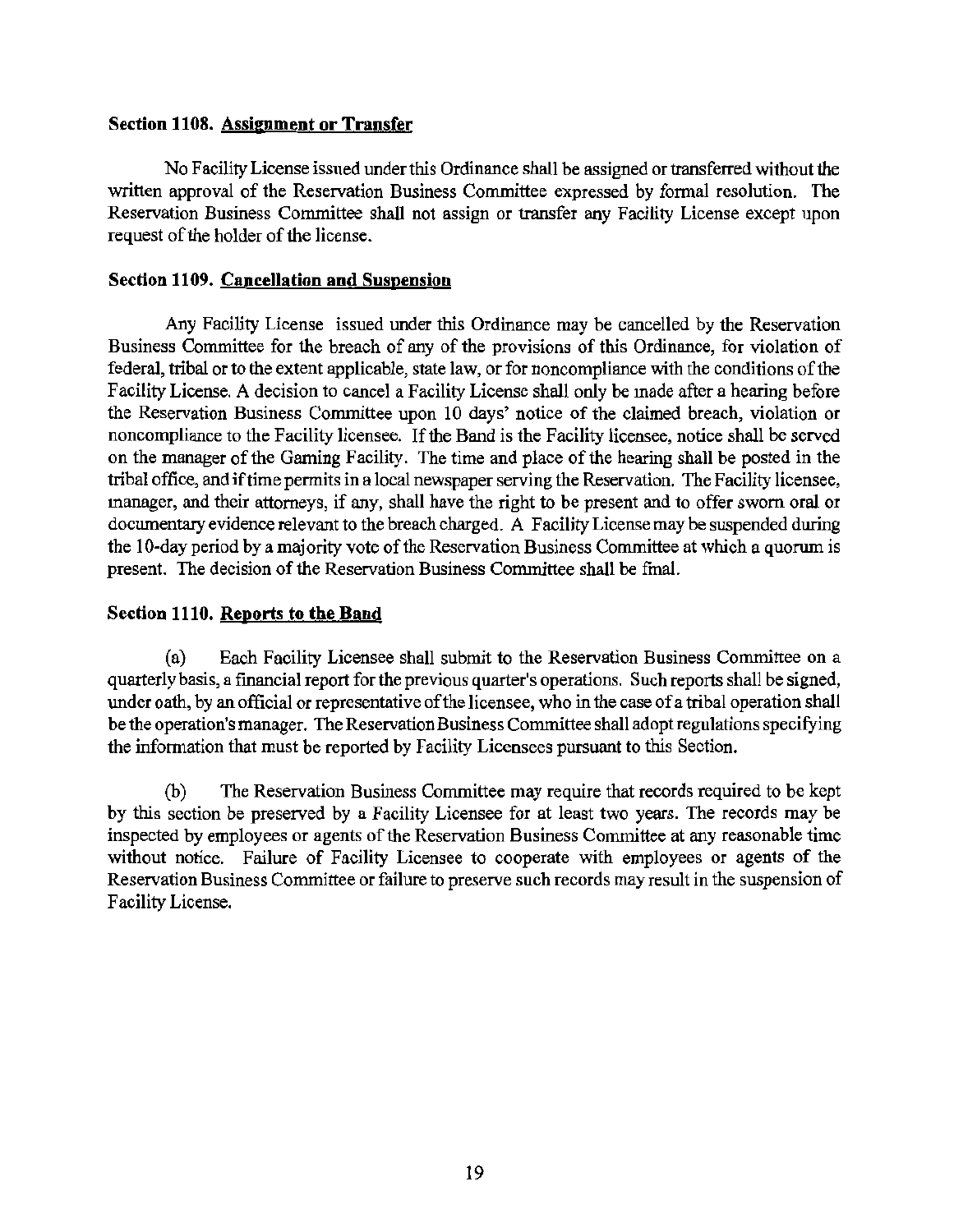# Chapter 12: Licensing

#### Section 1201. License Required

Unless otherwise exempted under this ordinance, any person employed in the Band's Gaming Operation as a Key Employee or Primary Management Official or a Vendor providing goods or services to the Gaming Enterprise for use in the Gaming Operation must possess a valid license issued by the Reservation Business Committee.

#### Section 1202. Application Required

License applications will be considered only upon receipt of a complete written application on a fonn approved for use by the Reservation Business Conunittee.

#### Section 1203. Fees

The Reservation Business Committee shall establish a schedule of fees applicable to all licenses. Each application for a license shall be accompanied by payment of the applicable fee. All fees are non-refundable. An application that is not accompanied by the applicable fee shall be deemed incomplete and shall not be processed. The Reservation Business Committee may impose additional fees reasonably related to the cost of enforcement of this ordinance, including but not limited to, the cost of conducting a background investigation.

#### Section 1204. Not a Right

A license issued pursuant to this ordinance is a revocable privilege. A licensee shall not be deemed to have any vested right in or to a Gaming license and a license does not convey any property interest to the holder of the license.

# Section 1205. Assignment or Transfer

A license is valid only for the person or entity to whom the license was issued. No license is assignable or transferable to another person or entity without the express prior approval of the Reservation Business Committee.

#### Section 1206. Authority to Condition and Limit Licenses

(a) Every license issued by the Reservation Business Conunittee shall be conditioned on the licensee's continuing eligibility under the requirements of this ordinance and any conditions imposed by the Reservation Business Committee.

(b) The Reservation Business Committee may impose conditions or limitation on any license, such as limitations on access to secure areas of the Gaming Facility, based on the Applicant's or licensee's position, responsibilities and/or regulatory concerns.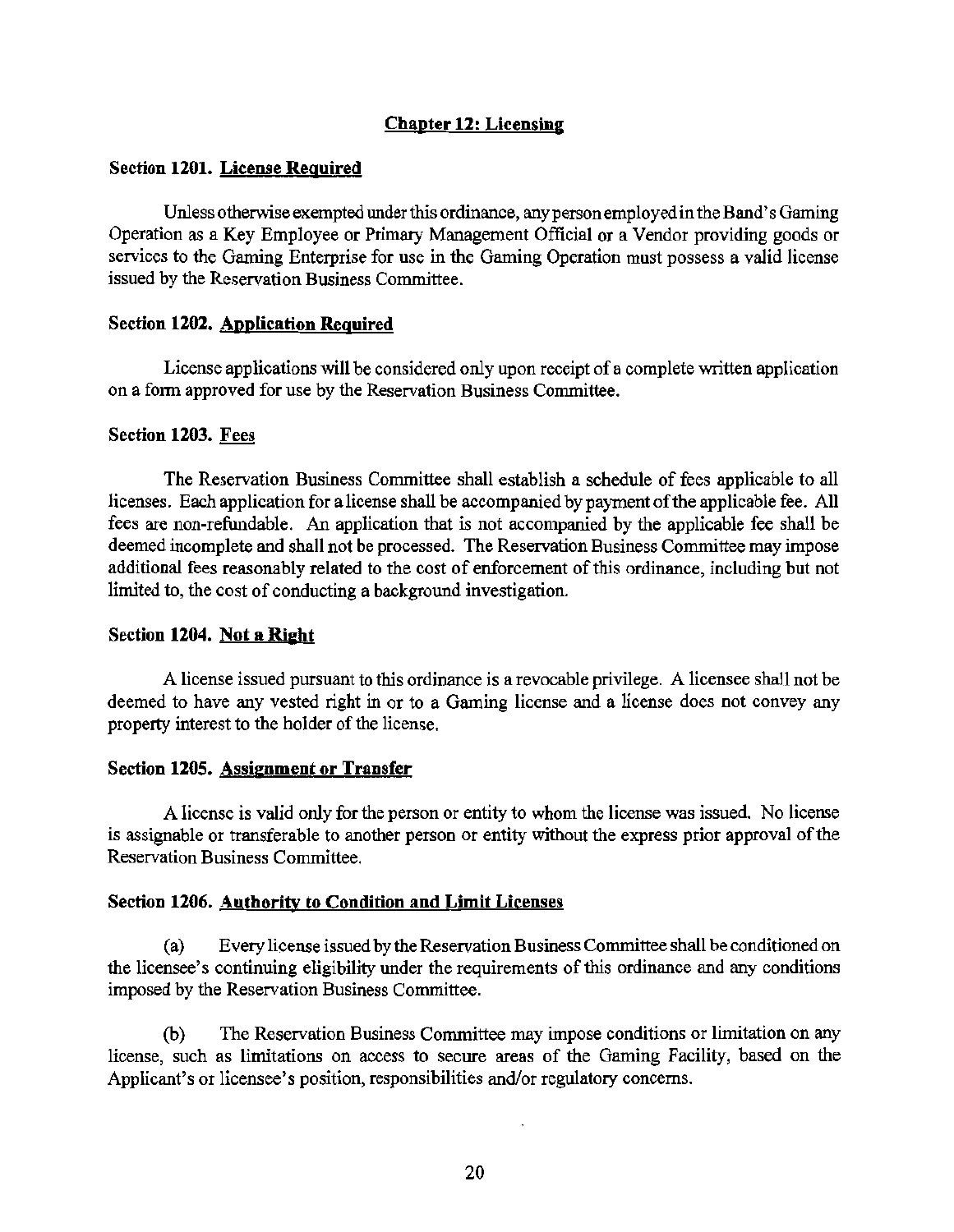#### Section 1207. Term of License and Renewal

Unless provided otherwise in this ordinance, every license issued by the Reservation Business Committee shall be valid for a period of one (1) year. Prior to the expiration of the license, the licensee shall update the information provided during the initial licensing process. If the Applicant continues to meet the applicable standards, the license may be renewed for a period of one (1) year. Notice of any such renewal shall be sent by the Reservation Business Committee to the NIGC.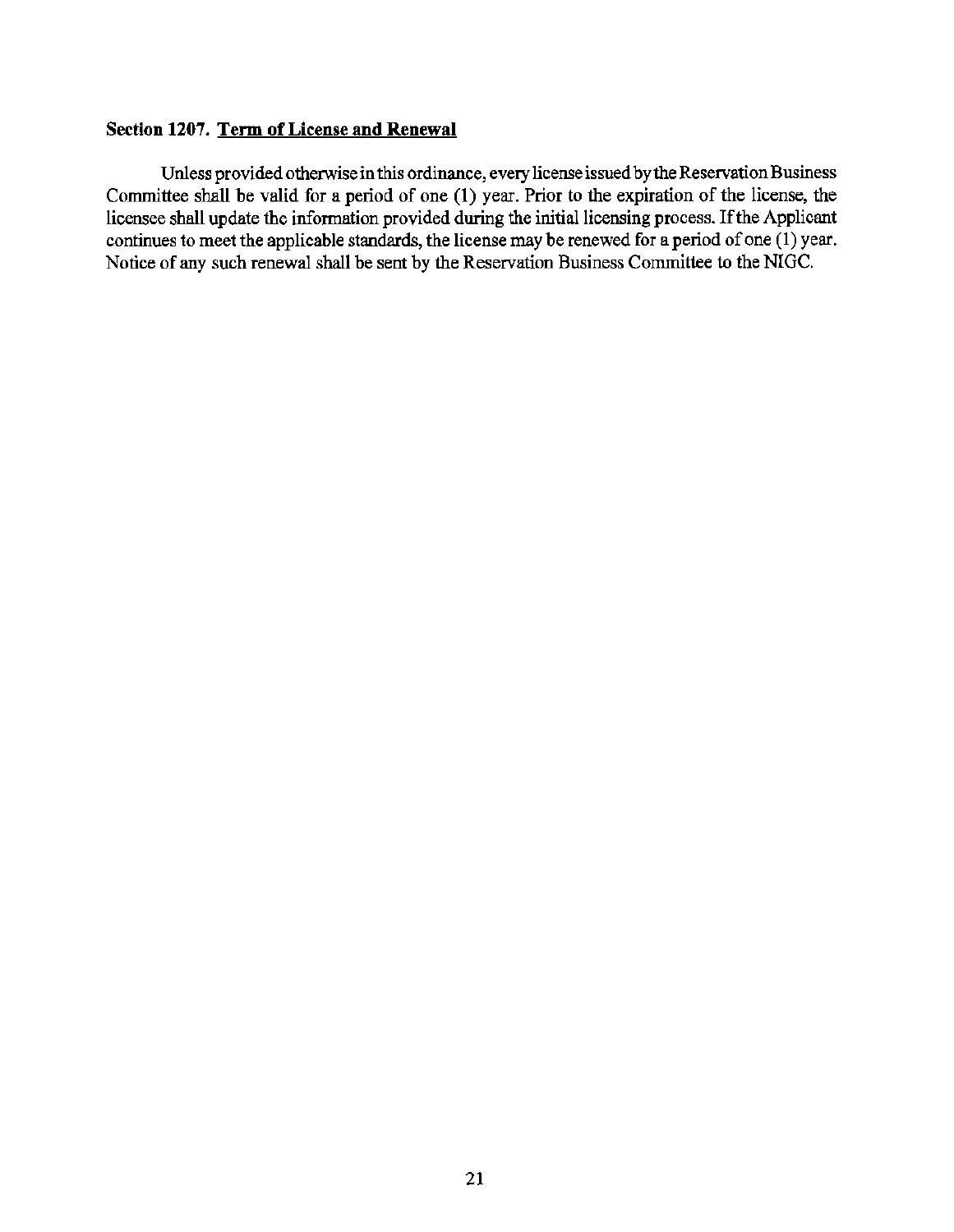# Chapter 13: Licenses for Key Employees and Primary Management Officials

#### Section 1301. Policy

The Reservation Business Committee shall ensure that the policies and procedures set out in this section are implemented with respect to key employees and primary management officials employed at any Gaming Enterprise operated on the Band's Indian lands.

#### Section 1302. Application Forms

(a) The following notice shall be placed on the application form for a Key Employee or a Primary Management Official:

In compliance with the Privacy Act of 1974, the following information is provided:

Solicitation of the information on this form is authorized by 25 U.S.C. §§ 2701 *et seq*. The purpose of the requested information is to determine the eligibility of individuals to be granted a gaming license. The information will be used by the Tribal gaming regulatory authorities and the National Indian Gaming Commission members and staff who have need for the information in the performance of their official duties. The information may be disclosed by the Tribe or the NIGC to appropriate Federal, Tribal, State, local, or foreign law enforcement and regulatory agencies when relevant to civil, criminal or regulatory investigations or prosecutions or when pursuant to a requirement by the Band or the NIGC in connection with the issuance, denial or revocation of a gaming license, or investigations of activities while associated with a tribe or a gaming operation. Failure to consent to the disclosures indicated in this notice will result in the Band being unable to hire you in a primary management official or key employee position.

The disclosure of your Social Security Number (SSN) is voluntary. However, failure to supply a SSN may result in errors in processing your application.

(b) The following additional notice shall be placed on the application form for a Key Employee and Primary Management Official:

> "A false statement on any part of your application may be grounds for denying a license or the suspension or revocation of a license. Also, you may be punished by fine or imprisonment. (U.S. Code, Title 18, § 1001)."

( c) Existing Key Employees and Primary Management Officials shall be notified in writing that they shall either: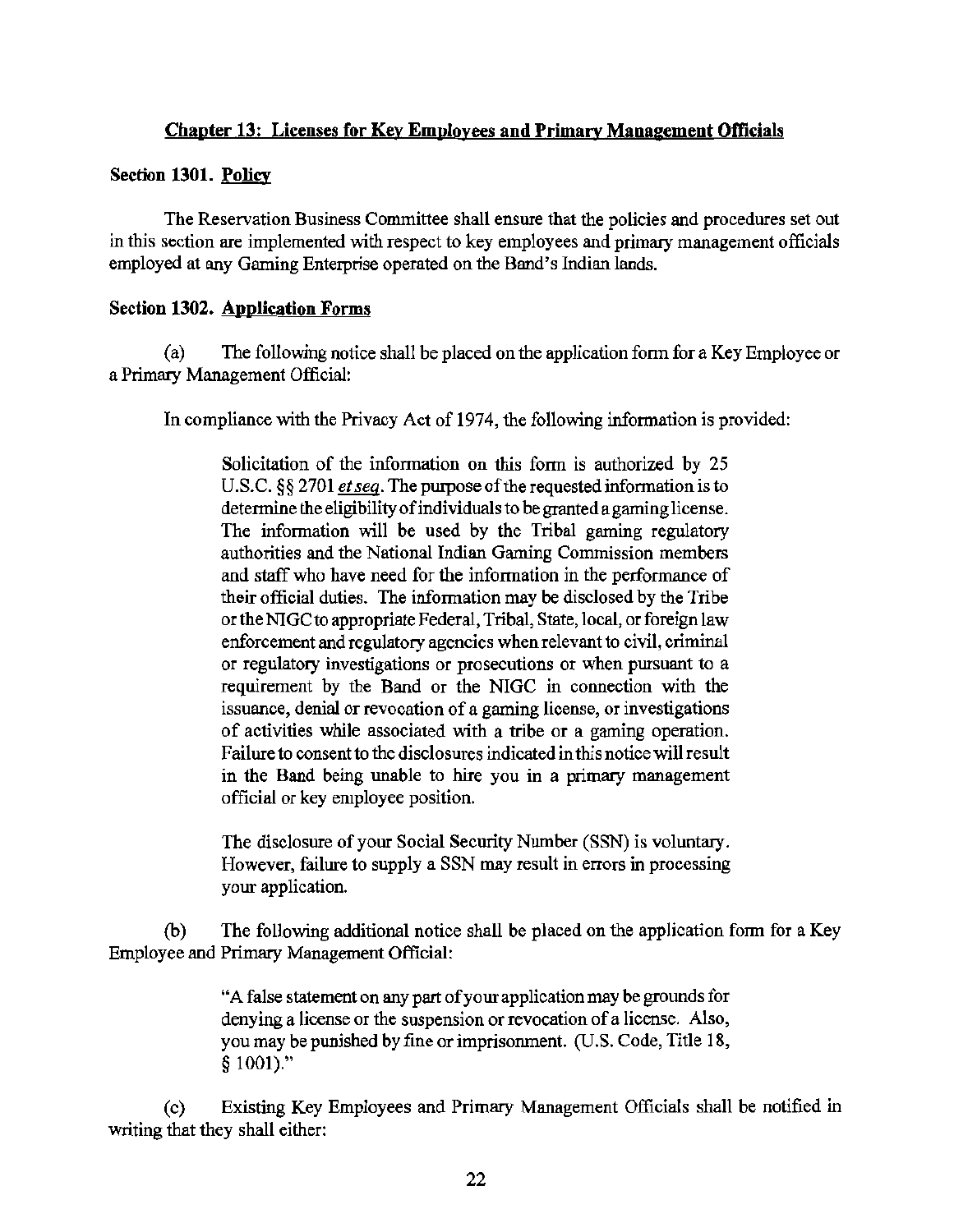- 1. Complete a new application form that contains a Privacy Act notice; or
- 2. Sign a statement that contains the Privacy Act notice and consent to the uses described in that notice.

# Section 1303. Fingerprints

The Reservation Business Committee shall perform or cause to be performed a background investigation for each Primary Management Official and Key Employee of the Gaming Operation. Fingerprints shall be obtained from each Primary Management Official and Key Employee by the Employee Compliance Department. Fingerprints shall be submitted to either (1) the State of Minnesota, Department of Public Safety, in accordance with the terms of the Tribal-State Compacts or (2) the NIGC. The fingerprints will be forwarded for processing through the Federal Bureau of Investigation and the National Criminal Information Center to detennine the Applicant's criminal history, if any.

# Section 1304. Background Investigations

(a) The Reservation Business Committee shall cause to be performed a background investigation for each Key Employee and Primary Management Official in the Band's Gaming Operation. Prior to determining eligibility of a person for a Key Employee or Primary Management Official license, the following information shall be obtained:

- 1. full name, other names used (oral or written), Social Security Number, birth date, place of birth, citizenship, gender, all languages (spoken or written);
- 2. currently and for the previous five (5) years, business and employment positions held, ownership interests in those businesses, business and residence addresses, and driver's license numbers;
- 3. the names and current addresses of at least three (3) personal references, including one (1) personal reference who was acquainted with the Applicant during each period of residence listed under paragraph (a)2 of this section;
- 4. current business and residence telephone numbers and all cellular/mobile phone numbers;
- 5. a description of any existing and previous business relationships with other Indian tribes, including ownership interests in those businesses;
- 6. a description of any existing and previous business relationships with the Gaming industry generally, including ownership interests in those businesses;
- 7. the name and address of any licensing or regulatory agency with which the person has filed an application for a license or permit related to Gaming, whether or not such license or permit was granted;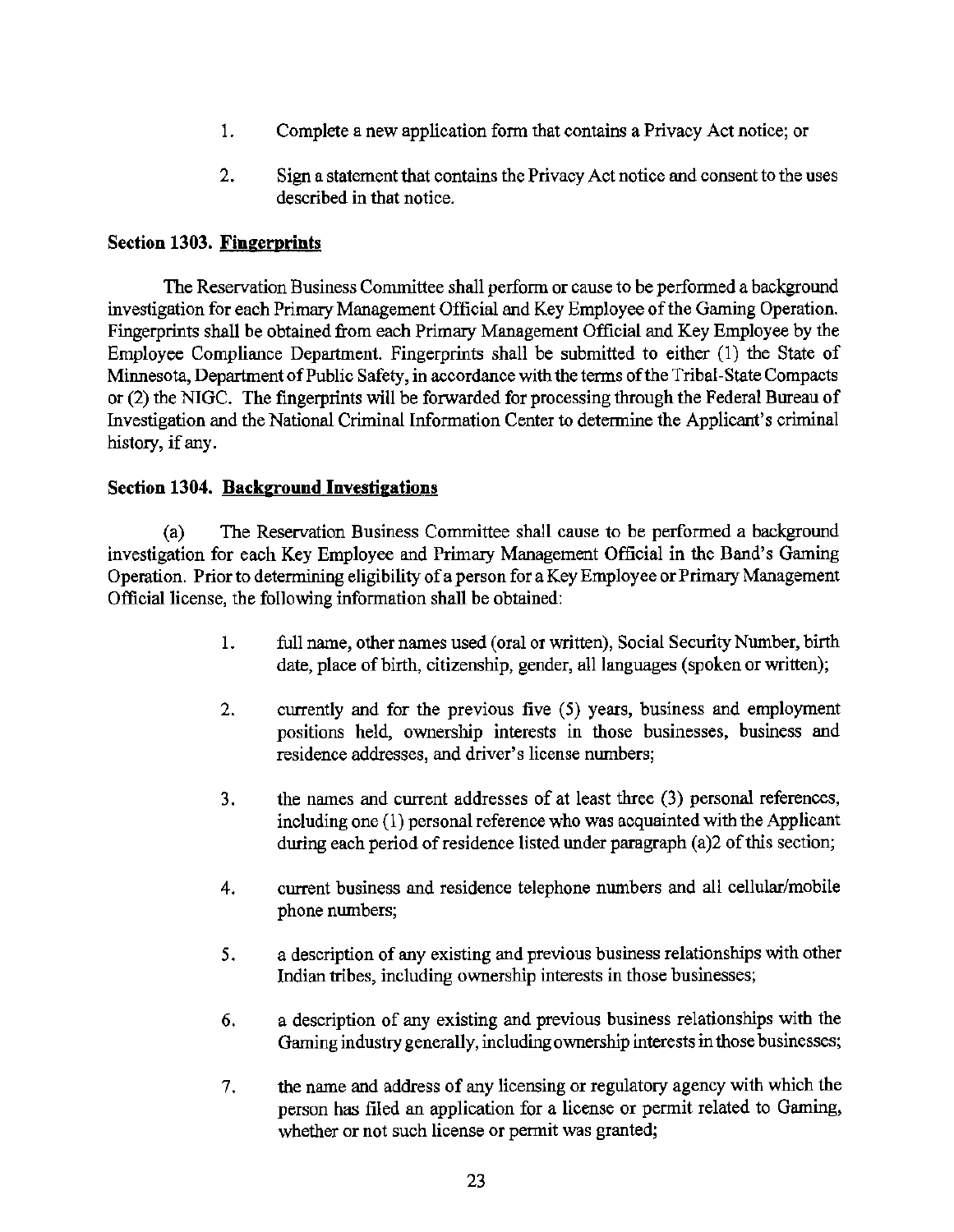- 8. for each felony for which there is an ongoing prosecution or a conviction, the charge, the name and address of the court involved, and the date and disposition if any;
- 9. for each misdemeanor conviction or ongoing misdemeanor prosecution (excluding minor traffic violations), within ten (10) years of the date of the application, the name and address of the court involved and the date and disposition;
- 10. for each criminal charge (excluding minor traffic charges), whether or not there is a conviction, if such criminal charge is within ten (10) years of the date of the application and is not otherwise listed pursuant to paragraph (a)8 and (a)9 of this section, the criminal charge, the name and address of the court involved and the date and disposition;
- 11. the name and address of any licensing or regulatory agency with which the person has filed an application for any occupational license or permit, whether or not such license or permit was granted;
- 12. a current photograph (taken within the last year);
- 13. Fingerprints obtained in accordance with procedures adopted by the Reservation Business Committee pursuant to 25 C.F.R.  $\S$  522.2(h); and
- 14. any other information the Reservation Business Committee deems relevant.

(b) If, in the course of the background investigation, it is discovered that the applicant has a notice of results on file with the NIGC from a prior investigation and access is available to the earlier investigation materials (either through NIGC or the previous tribal investigative body), those materials may be relied on to update the investigation and investigative report. In conducting a background investigation, the Reservation Business Committee its agent shall keep confidential the identity of each person interviewed in the course of the investigation. When a Primary Management Official or Key Employee is employed by the Gaming Operation, a complete application file, containing all of the information listed in this Section, must be maintained.

# Section 1305. Procedures for Conducting Background Investigations

The Reservation Business Committee or its authorized Agent(s) shall conduct a background investigation on each applicant for a Primary Management Official or Key Employee position sufficient to allow an eligibility determination to be made under this ordinance. The investigation shall:

(a) Verify the applicant's identity through items such as a social security card, driver's license, birth certificate or passport;

(b) Contact each personal and business reference provided in the license application, when possible;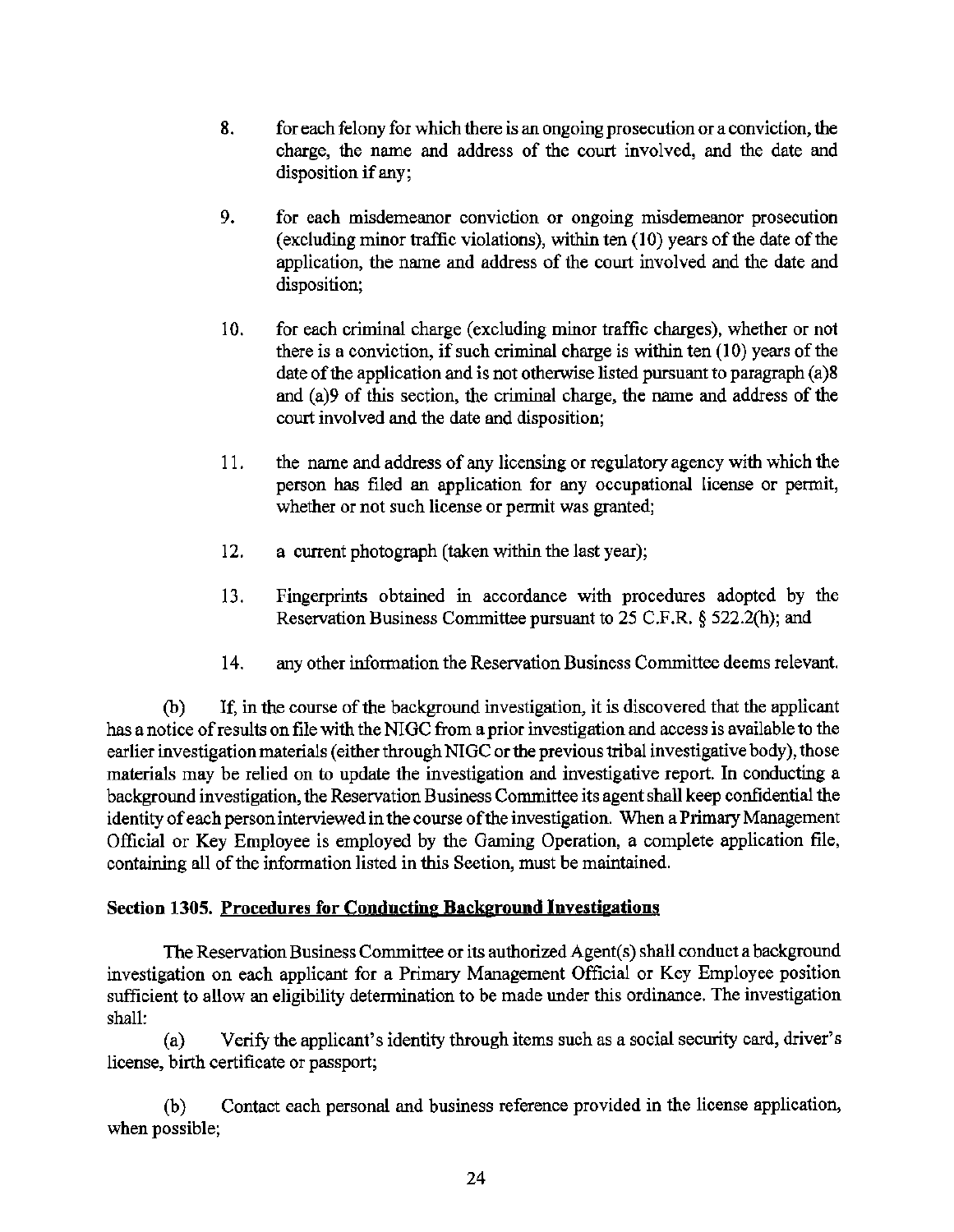- (c) Obtain a personal credit check;
- (d) Conduct a civil history check;

( e) Conduct a criminal history check by submitting the applicant's fingerprints to the State of Minnesota or the NIGC for forwarding to the FBI to perform a criminal history records check using the NCIC data base;

(f) Based on the results of the criminal history check, as well as information acquired from the applicant or from other sources, obtain information from the appropriate court regarding past felony and/or misdemeanor convictions and/or ongoing prosecutions;

(g) Inquire into any previous or existing business relationships with the gaming industry and other Indian Tribes by contacting the entities or Tribes;

(h) Verify the applicant's history and current status with any licensing agency by contacting the agency; and

(i) Take other appropriate steps to verify the accuracy of the information, focusing on problem areas noted.

#### Section 1306. Investigative Reports

(a) An investigative report shall be created and maintained for each background investigation of a Primary Management Official or Key Employee.

(b) Investigative reports shall include all of the following information:

- 1. steps taken in conducting the investigation;
- 2. results obtained;
- 3. conclusions reached; and
- 4. the basis for the conclusions.

(c) The Reservation Business Committee and its investigator(s) shall promise to keep confidential the identity of each person interviewed in the course of the investigation, other than disclosure as required under Federal, Tribal, or applicable State law.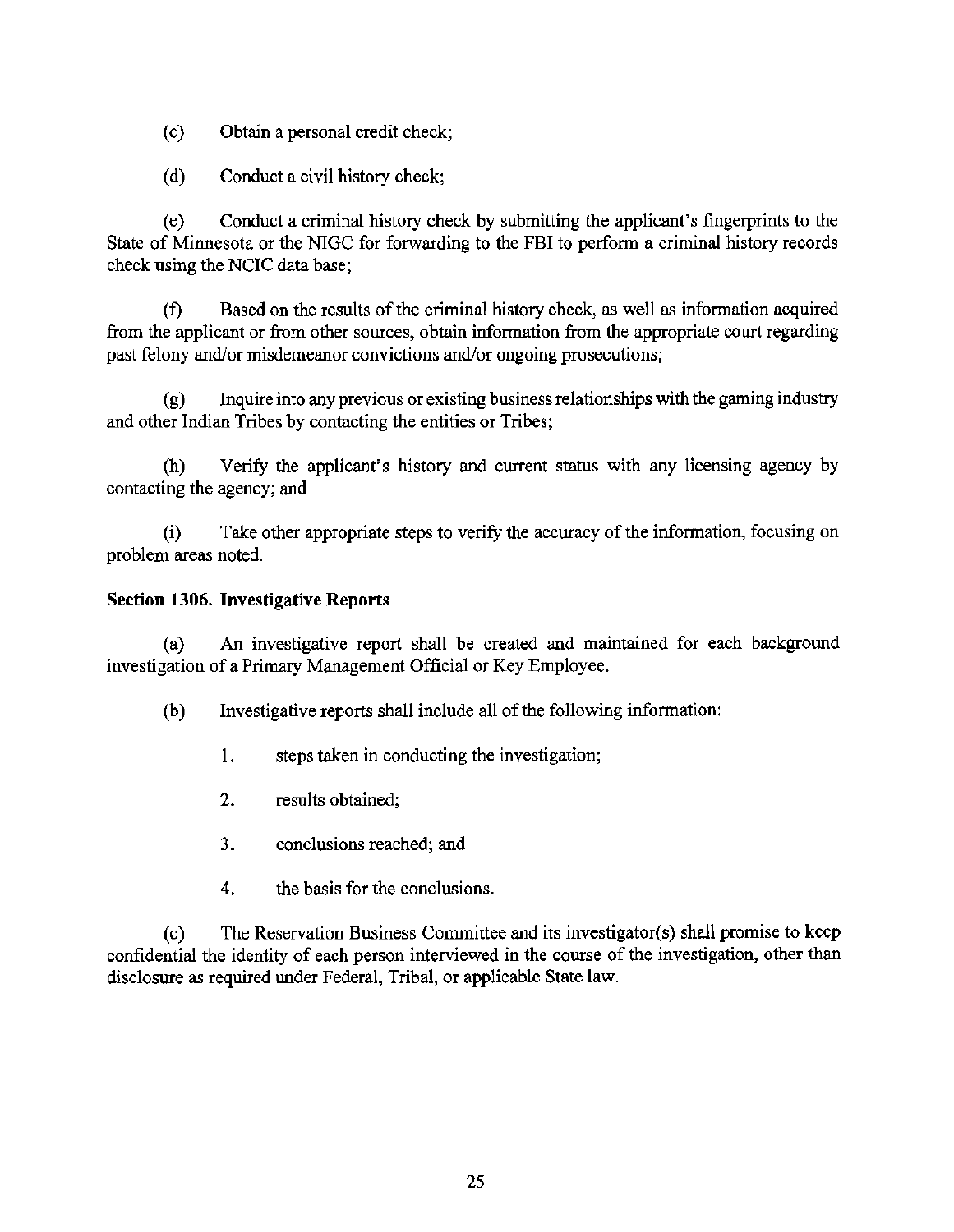# Section 1307. Eligibility Determination

(a) Eligibility determinations shall in the first instance be made by the Employee Compliance Department, which is hereby authorized to make such determinations. The Employee Compliance Department shall review the Applicant's prior activities, criminal record, if any, and reputation, habits and associations to make a finding concerning the eligibility of a Key Employee or Primary Management Official for receipt of a license and employment in the Gaming Operation. The eligibility determination shall be forwarded to the Reservation Business Committee for review, and if appropriate under the standards of this ordinance, the Reservation Business Committee may issue the license as prescribed in Section 1309 of this Chapter.

(b) If the Employee Compliance Department determines, based on the standards adopted in this ordinance, that licensing of the person poses a threat to the public interest or to the effective regulation of gaming, or creates or enhances the danger of unsuitable, unfair, or illegal practices and methods and/or activities in the conduct of gaming, a license shall not be issued and a Gaming Operation shall not employ that person in a Key Employee or Primary Management Official position.

( c) A person aggrieved by a finding of the Employee Compliance Department may petition the Reservation Business Committee, in a format prescribed by the Reservation Business Committee, for review of the eligibility determination made by the Employee Compliance Department. If the Reservation Business Committee determines, based on the standards adopted in this ordinance, that licensing of the person poses a threat to the public interest or to the effective regulation of gaming, or creates or enhances the danger of unsuitable, unfair, or illegal practices and methods and/or activities in the conduct of Gaming, a license shall not be issued and a Gaming Operation shall not employ that person in a Key Employee or Primary Management Official position.

( d) Copies of the eligibility determination shall be included with the notice ofresults that must be submitted to the NIGC before the licensing of a Primary Management Official or Key Employee.

# Section 1308. Notice of Results of Background Investigation

(a) Before issuing a license to a Key Employee or Primary Management Official, the Reservation Business Committee shall prepare or cause to be prepared a Notice of Results of the Applicant's background investigation to submit to the NIGC.

(b) The notice of results must be submitted to the NIGC no later than sixty  $(60)$  days after the Applicant begins working for the Gaming Operation and the Gaming Operation shall not employ as a Key Employee or Primary Management Official a person who does not have a license within ninety 90 days of the submission of the application.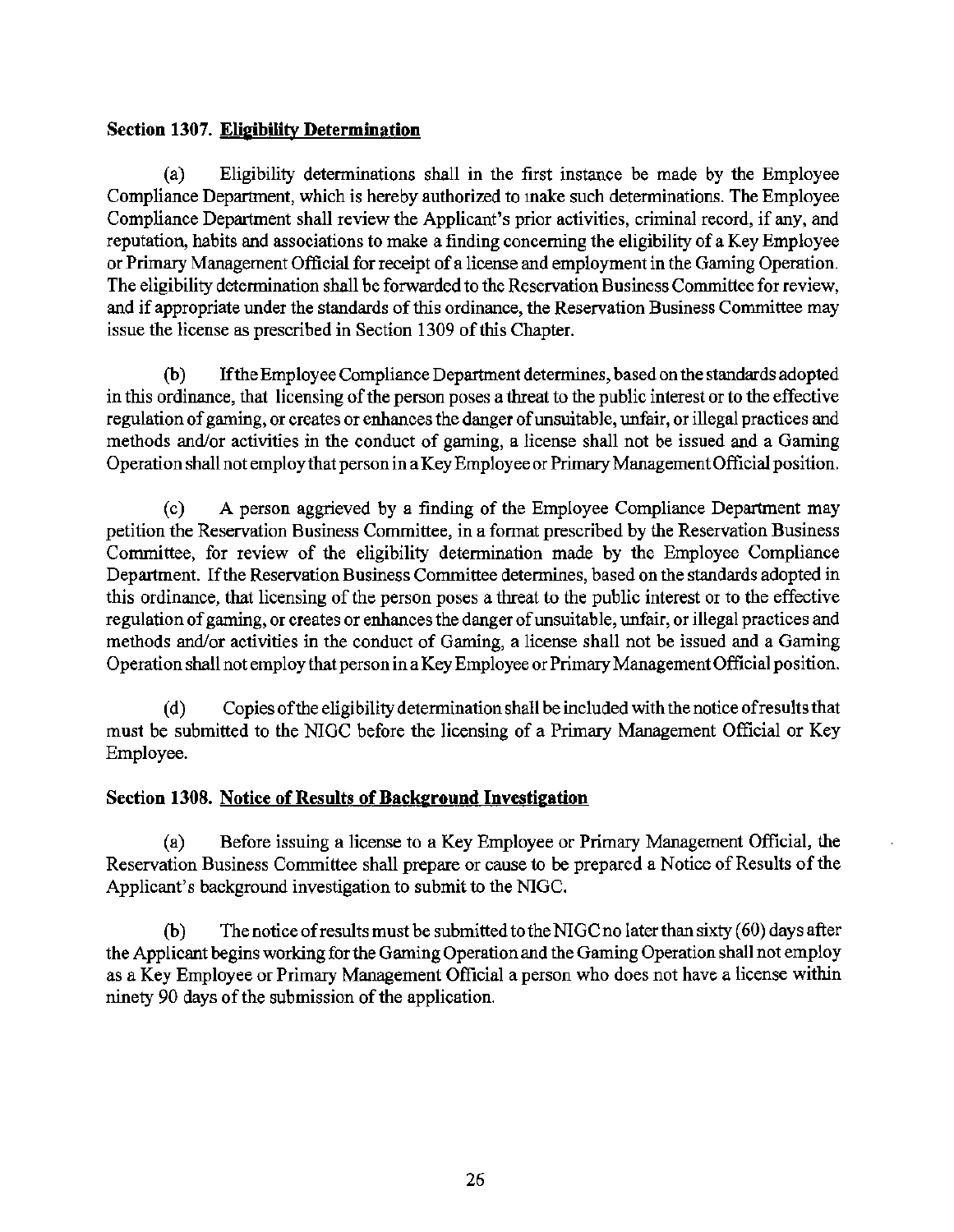- ( c) The Notice of Results shall include the following information:
- 1. The Applicant's name, date of birth and social security number;
- 2. The date on which the Applicant began, or will begin, working as a Primary Management Official or Key Employee;
- 3. A summary of the information presented in the investigative report, including:
	- i. licenses that have been previously denied;
	- i. Gaming licenses that have been revoked, even if subsequently reinstated;
	- iii. every known criminal charge brought against the Applicant within the last ten (10) years of the date of the application; and
	- iv. every felony offense of which the Applicant has been convicted or any ongoing prosecution.
	- v. A copy of the eligibility determination made in accordance with Section 1307 above.

# Section 1309. Granting a Gaming License

(a) All Primary Management Officials and Key Employees of the Gaming Operation must have a valid Gaming license.

(b) The Reservation Business Committee is responsible for granting and issuing Gaming licenses to Primary Management Officials and Key Employees.

( c) The Reservation Business Committee may issue a license to a Primary Management Official or Key Employee applicant only after submitting a Notice of Results to the NIGC as required by section 1308 above.

(d) The Reservation Business Committee shall notify the NIGC of the issuance of a license to a Primary Management Official or Key Employee within thirty (30) days of issuance.

(e) The Reservation Business Committee shall respond to a request for additional information from the Chairman of the National Indian Gaming Commission concerning a Key Employee or Primary Management Official Applicant. Such a request shall suspend the 30-day period under paragraph (g) of this section until the Chairman of the National Indian Gaming Commission receives the additional information.

(f) No person may be employed as a Primary Management Official or Key Employee if a license is not issued within ninety (90) days of employment at a Gaming Operation.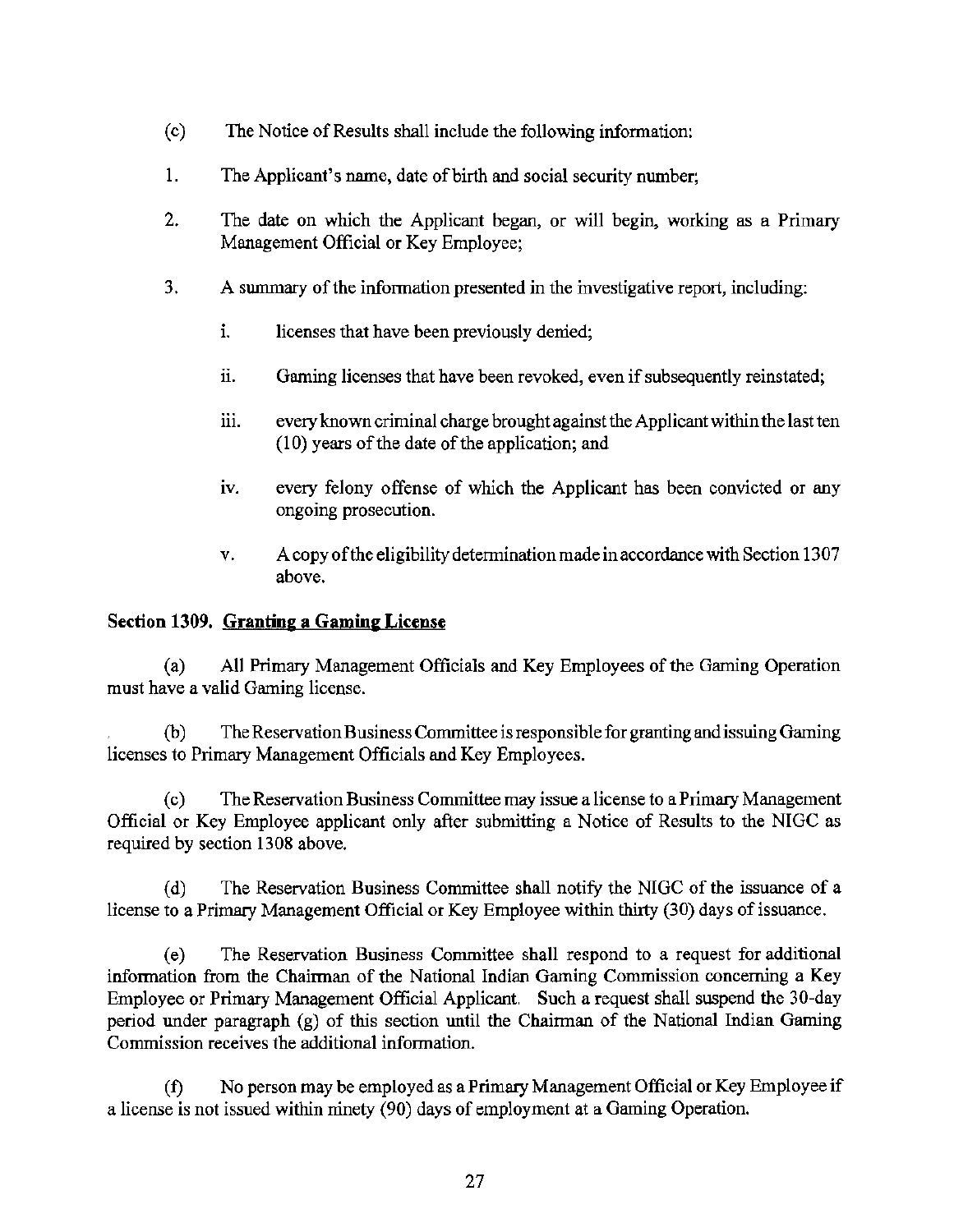(g) The Reservation Business Committee must reconsider a license application for a Primary Management Official or Key Employee if it receives a statement of itemized objections to the issuance of such license from the National Indian Gaming Commission, provided the objections are received within thirty (30) days of the date the NIGC receives the Notice of Results for the Applicant. The Reservation Business Committee may reconsider a license application for a Primary Management Official or Key Employee if a statement of itemized objections to the issuance of a license is received more than thirty (30) days from the NIGC's receipt of the Notice of Results for the Applicant. In either case, the Reservation Business Committee must take the objections of the NIGC into consideration when reconsidering a license application. The Reservation Business Committee shall make the final decision whether to issue a license to such Applicant.

(h) If the Reservation Business Committee has issued a license to a Primary Management Official or Key Employee before receiving a statement of objections from the NIGC, the Reservation Business Committee may suspend or revoke the license after providing notice and an opportunity for a hearing as required by Chapter 14 of this ordinance.

# Section 1310. Denying a Gaming License

(a) The Reservation Business Committee shall not issue a license to a Primary Management Official or Key Employee if the Reservation Business Committee determines, after applying the standards contained in this Ordinance, and after considering any objections received from the NIGC, that licensing the person:

- 1. poses a threat to the public interest;
- 2. poses a threat to the effective regulation of Gaming; or
- 3. creates or enhances the danger of unsuitable, unfair or illegal practices, methods and/or activities in the conduct of Gaming.
- 4. has made a materially false statement in an application to the Reservation Business Committee or in any verbal or written statement submitted to the Reservation Business Committee.
- 5. has been convicted of a felony within five years of the commencement of employment with the Gaming Operation; or convicted of a felony or gross misdemeanor involving fraud, misrepresentation, or gambling.
	- i. The restriction of subsection (a)(5) shall not disqualify the applicant from employment as a Primary Management Official or Key Employee whose duties or responsibilities relate to the operation of blackjack, if the Band by governmental resolution waives such a restriction after the applicant has demonstrated to the Band evidence of sufficient rehabilitation and present fitness.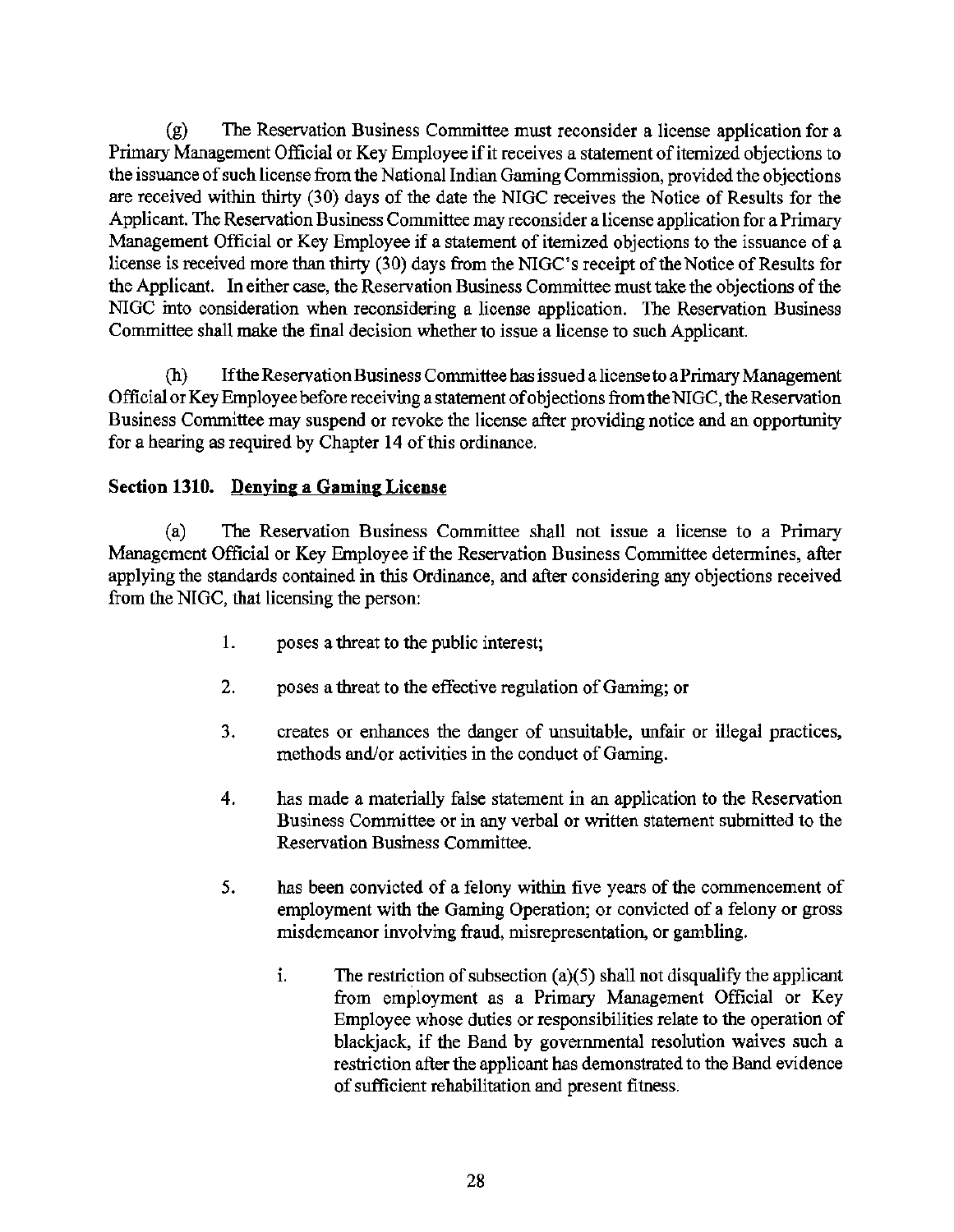(b) If the Reservation Business Committee denies a license to a Primary Management Official or Key Employee, the Reservation Business Committee shall:

- 1. Notify the NIGC; and
- 2. Forward a copy of the eligibility determination and Notice of Results to the NIGC for inclusion in the Indian Gaming Individuals Record System.

# Section **1311. Suspension or Revocation of a Gaming License**

(a) The Reservation Business Committee may suspend, revoke or condition the license of a Primary Management Official or Key Employee if it determines that the Primary Management Official or Key Employee:

- **1.** is no longer eligible for a license under the standards contained in this ordinance;
- 2. has violated a federal, state or tribal law related to Gaming, or has failed to comply with a validly issued order of the Reservation Business Committee;
- 3. has made a materially false or misleading statement in a license application or in any verbal or written submission to the Reservation Business Committee; or
- 4. has falsified any books, records or materials relating to any transaction connected with the operation of the Gaming Enterprise.

(b) The Reservation Business Committee shall suspend and may revoke the license of a Primary Management Official or Key Employee if the Reservation Business Committee receives a timely statement of objections or other notice from the NIGC that the Primary Management Official or Key Employee is not eligible for a license. The Reservation Business Committee shall:

- l. inunediately suspend the license;
- 2. provide written notice of the suspension and the proposed revocation to the licensee;
- 3. provide the licensee with written notice of his or her right to request a hearing; and
- 4. after consideration of the NIGC objections to the issuance of the license as well as any information received at a hearing, if timely requested, make a final written determination to revoke or reinstate the license and provide written notice of its final decision to the Licensee and the NIGC within 45 days of receipt of objections to the license from the NIGC.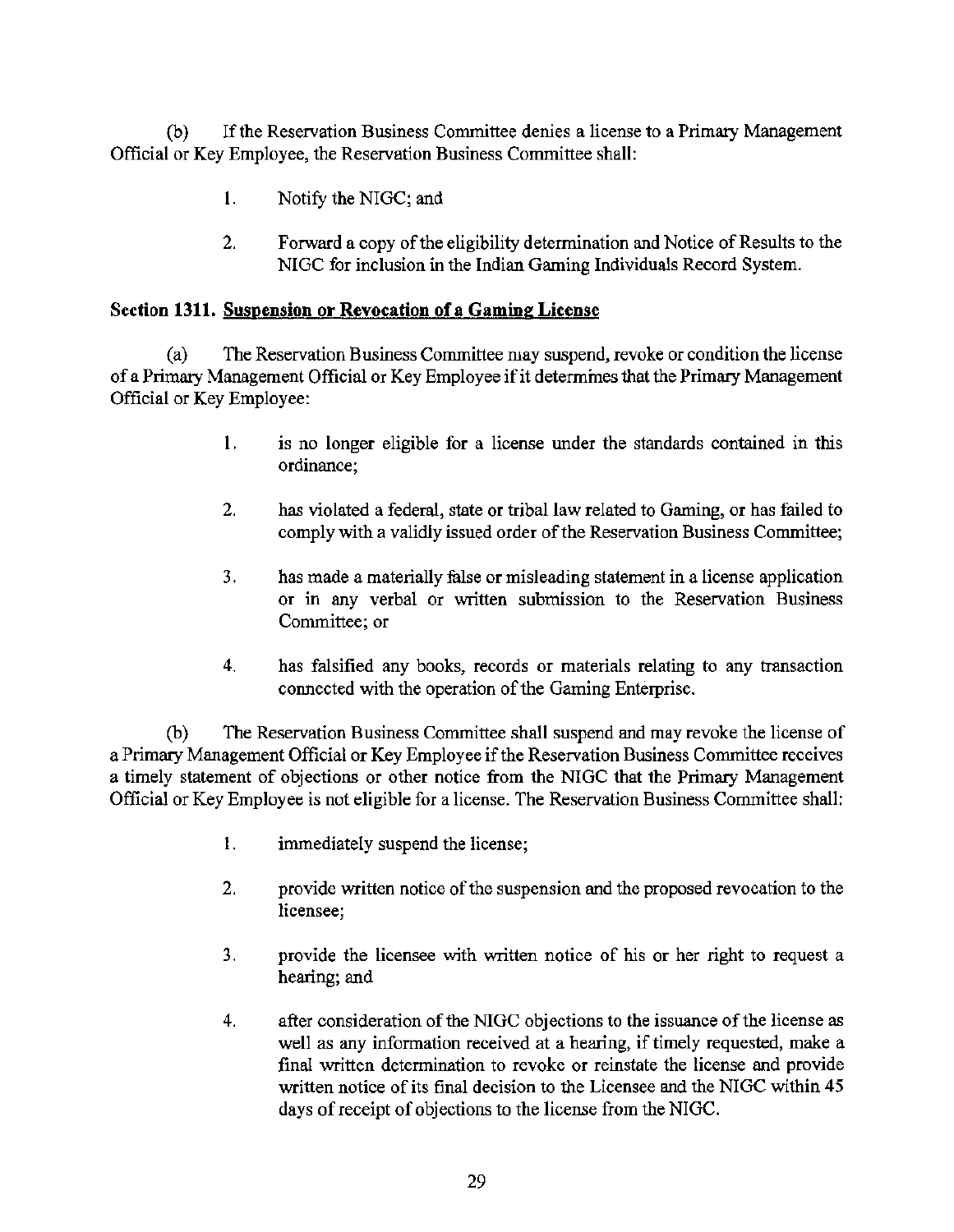# Section 1312. Records Retention

The Reservation Business Committee shall retain and cause to be retained for no less than three (3) years from the date a Primary Management Official or Key Employee is terminated from employment with the Gaming Establishment, the following documentation:

- (a) The application for licensing;<br>(b) Investigative reports; and
- (b) Investigative reports; and<br>(c) The eligibility determination
- The eligibility determination.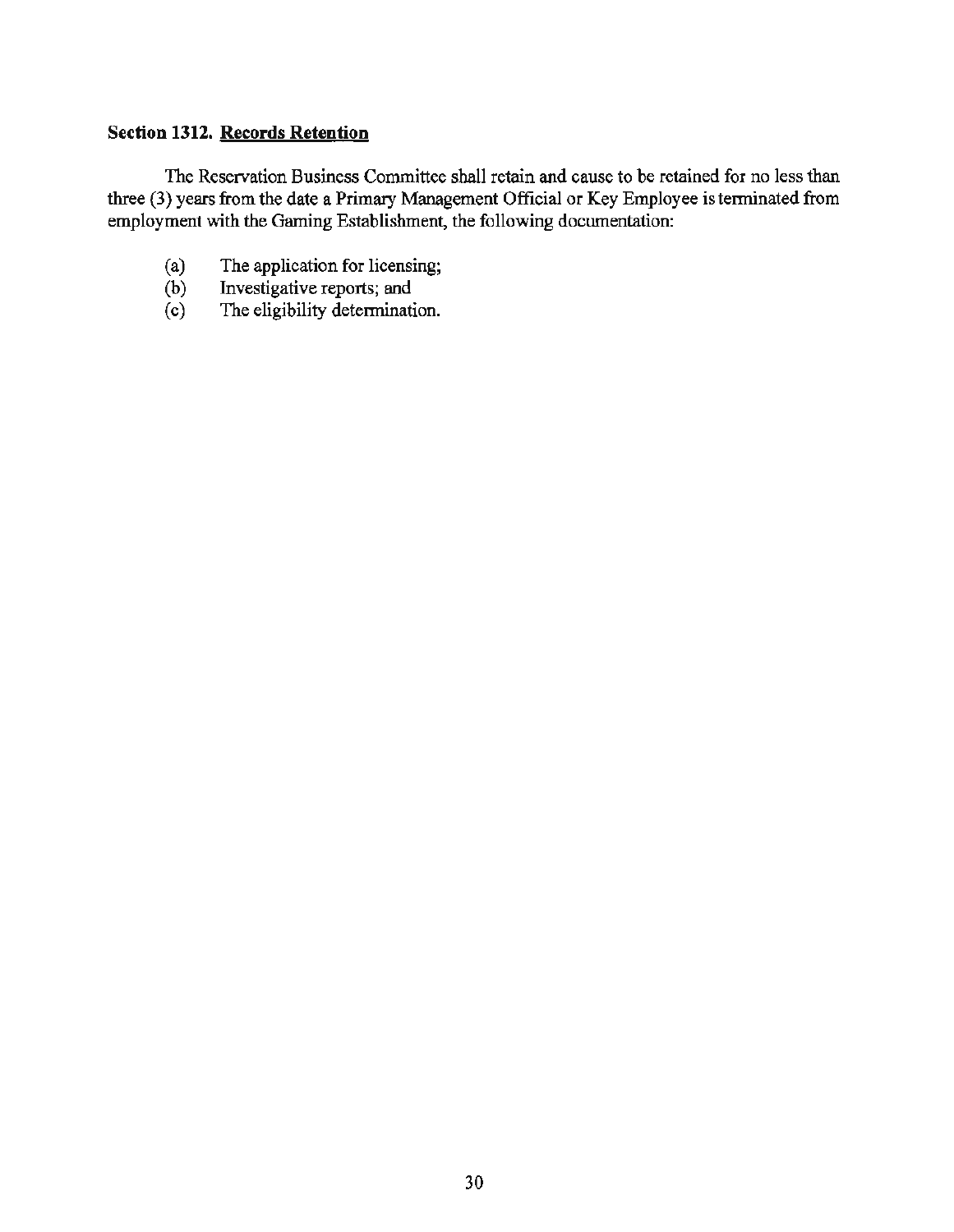# Chapter 14. Vendor Licenses

# Section 1401. Licenses for Vendors

(a) Vendors of gaming services or supplies with a value of \$10,000 or more annually must have a vendor license issued by the Reservation Business Committee in order to transact business with the Gaming Operation. Contracts for professional legal and accounting services are excluded from this section.

(b) In order to obtain a vendor license, an Applicant must complete the required applications identified in Section 1401(c) below, and may be required to submit to background checks of itself and, if a business entity, its principals. Principals of a business include its officers, directors, managers, owners, partners, governors, non- institutional stockholders that either own 10% or more of the shares or are the ten (10) largest stockholders, and the on-site supervisor or manager as designated by the Band, if applicable.

( c) Applicants for vendor licenses must submit a business license application and, when applicable, a video gaming device manufacturer/distributor license application. Through that process, the applicant must provide the following:

- 1. The name of the business, its business address, business phone, federal tax ID Number (or SSN if a sole proprietorship), its main office address if different from business address, any other names used by the business , and the type of service(s) the Applicant will provide;
- 2. A statement whether the Applicant is a partnership, corporation, limited liability company, sole proprietorship, or other entity;
- 3. If the Applicant is a corporation, the State of its incorporation, and a certified copy of its articles of incorporation, partnership agreement, or other organizational documents which describe the fonnation and existence of the business;
- 4. Its trade name(s), other name(s) ever used, and the names of any wholly owned subsidiaries or other businesses owned by the Applicant or its principals;
- *5.* A general description of the business and its activities;
- 6. A statement whether the Applicant has ever had a license related to Gaming revoked for any reason, and if so, a description of the circumstances involved.;
- 7. Any further information that the Reservation Business Committee deems relevant.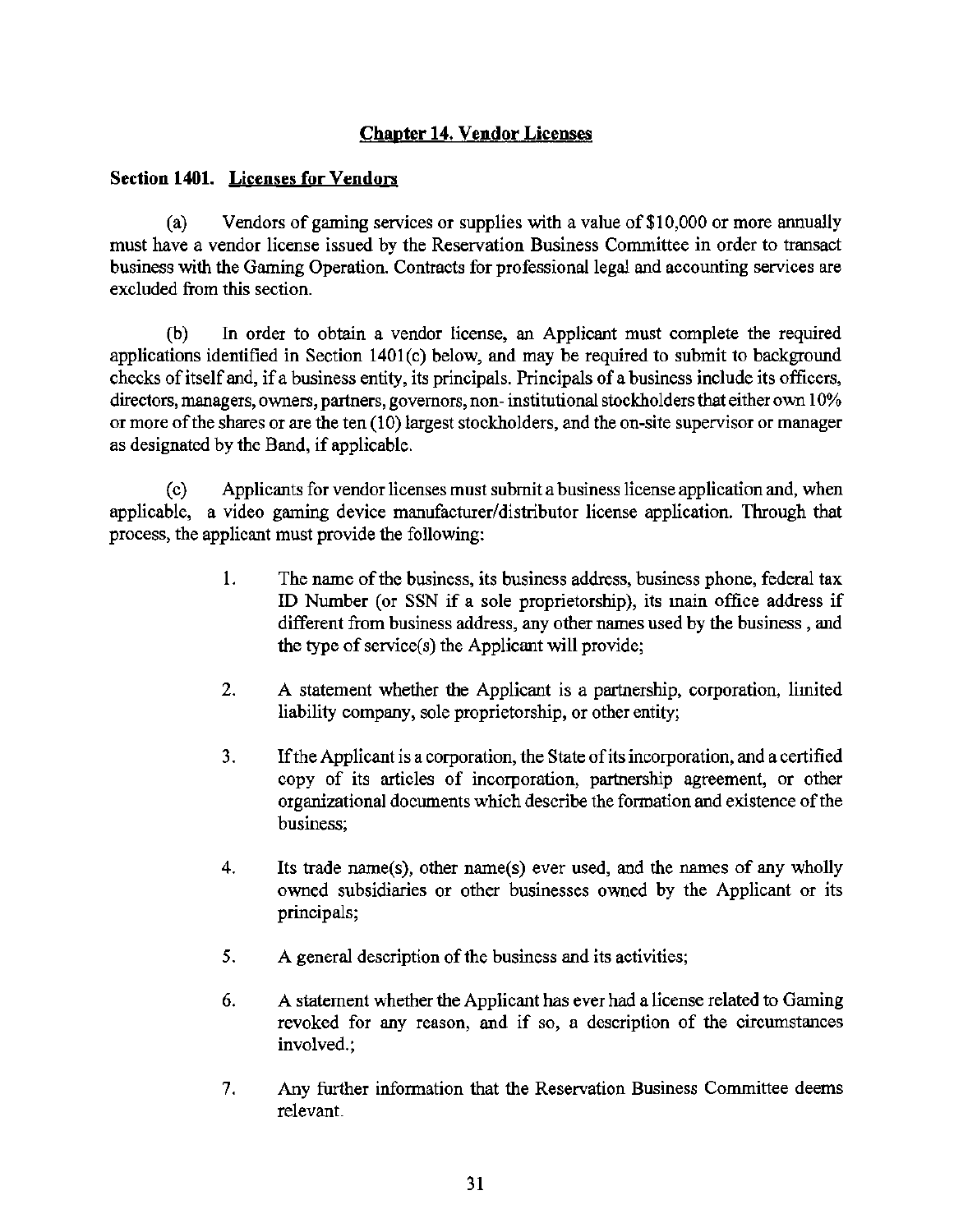(d) The following notice shall be placed on the application form for a vendor license:

"Inclusion of false or misleading information on this application may be grounds for denial or revocation of the license".

(f) Each application shall be accompanied by a non-refundable application fee of\$50.00. The Band may charge additional license fees, to be established by the Reservation Business Committee, to cover its expenses in investigating and licensing under this section.

(g) A background investigation may be conducted for any applicant for a gaming vendor's license. The background investigation may include:

- I. verification of the Applicant's business organization status and verification of its eligibility to do business in the State of Minnesota;
- 2. verification of the information contained on the vendor application, including in particular if the vendor has ever had a license suspended, conditioned, or revoked for any reason; and
- 3. a criminal history check of the vendor and its principals;
- 4. The background investigation may also include a check of the credit history for the vendor and its principals.
- 5. A complete investigative report covering each of the steps taken in a background investigation of a vendor applicant and its principals may be completed and presented to the Reservation Business Committee prior to its consideration of the vendor license application.
- 6. The Reservation Business Committee may adopt regulations listing gaming authorities that it recognizes and may authorize exemptions to the background investigation requirement for vendors who have received a license from one of the listed gaming authorities.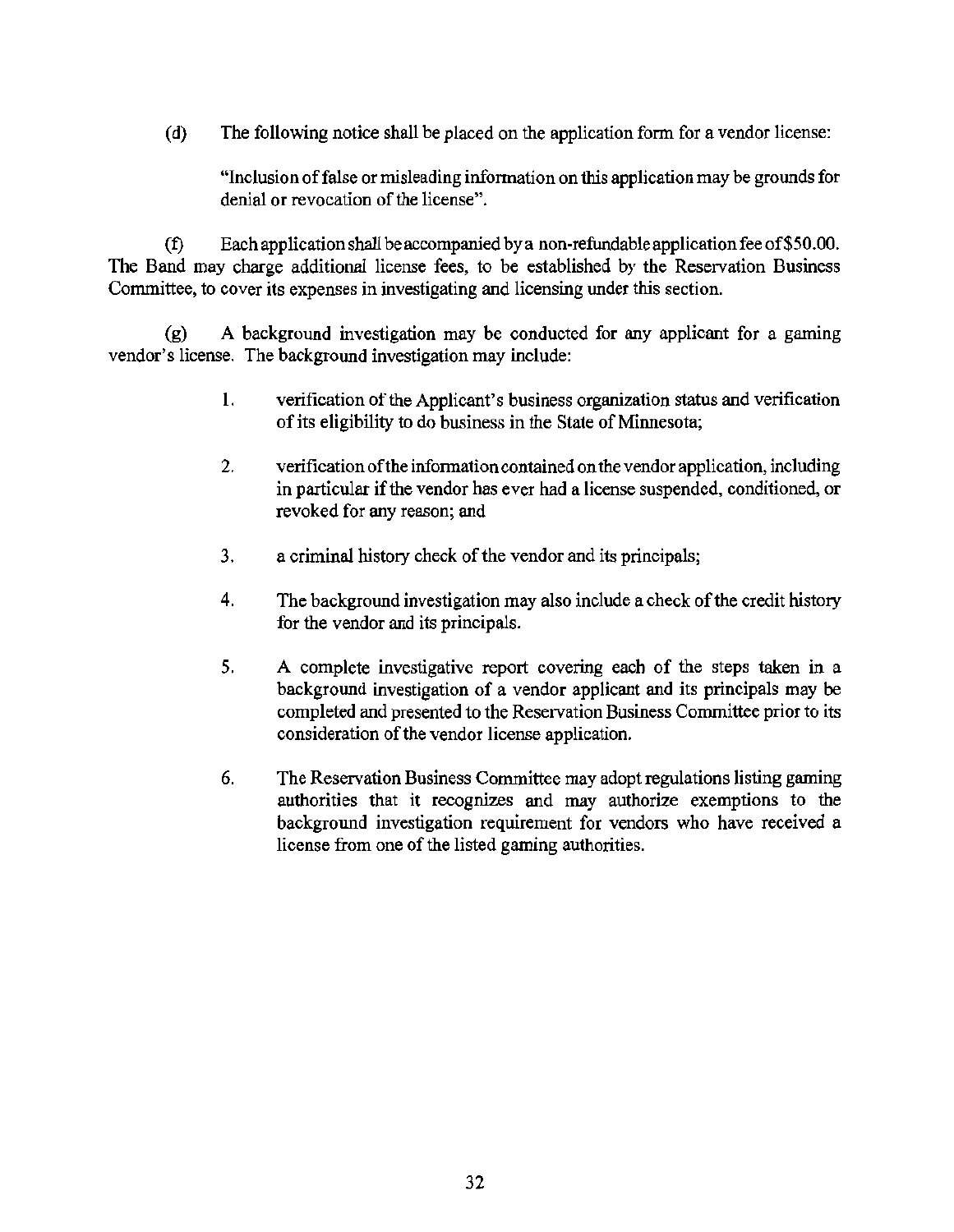# Chapter 15: Licensing Hearings

# Section 1501. Hearing Request

Except as otherwise provided in this Ordinance, any person aggrieved by a licensing decision of the Reservation Business Committee may request a hearing by submitting a written request to the Reservation Business Committee.

# Section 1502. Timing of Request

A hearing must be requested within five (5) days of the date of the final licensing decision or the hearing is deemed waived. A hearing request must be accompanied by a complete explanation of why the person disagrees with the decision of the Reservation Business Committee.

# Section 1503. Hearing Procedures

(a) The hearing will be conducted by an independent hearing officer appointed by the Reservation Business Committee for that purpose. The hearing officer will notify the licensee of the date, time and location of the hearing, which shall not be more than thirty (30) days from the date the hearing request was received by the Reservation Business Committee.

(b) At the hearing, both parties may, but need not, be represented by legal counsel. The hearing officer shall receive all evidence he/she deems relevant, including, but not limited to, the results of any background investigation conducted on the person.

( c) Within ten (10) days of the close of the hearing, the hearing officer shall issue a written decision, which includes findings of fact, and conclusions of law. The decision of the hearing officer is final and is not appealable.

( d) A person who requests but fails to appear at a hearing shall be in default, and the right to a hearing shall be deemed waived.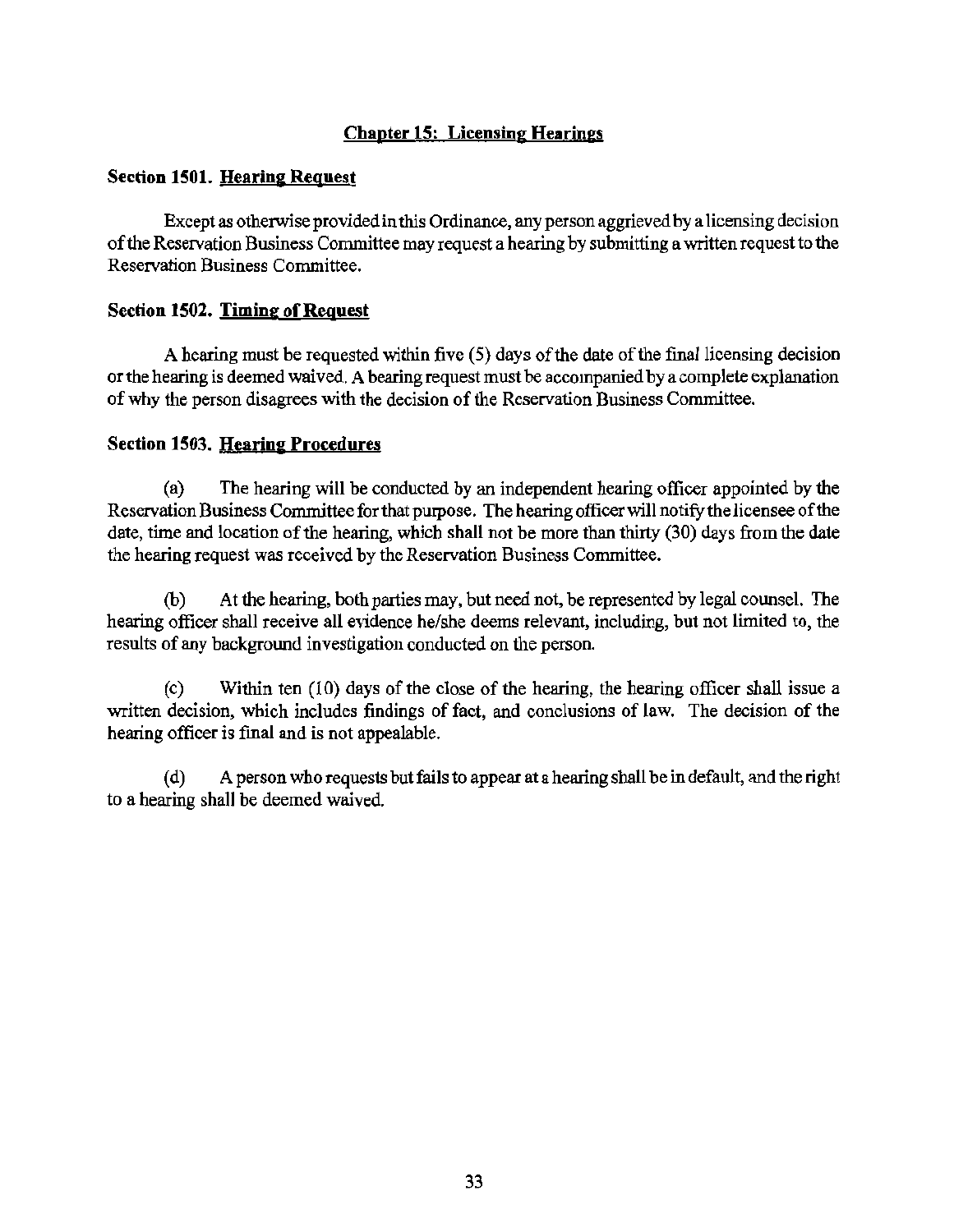# Chapter 16: Tribal Internal Control Standards

# Section 1601. Adoption

The Reservation Business Committee shall adopt and implement Tribal Internal Control Standards (TICS) for the operation of the Band's Gaming Operation. The TICS shall be set forth in separate regulations to be reviewed and approved by the Reservation Business Committee.